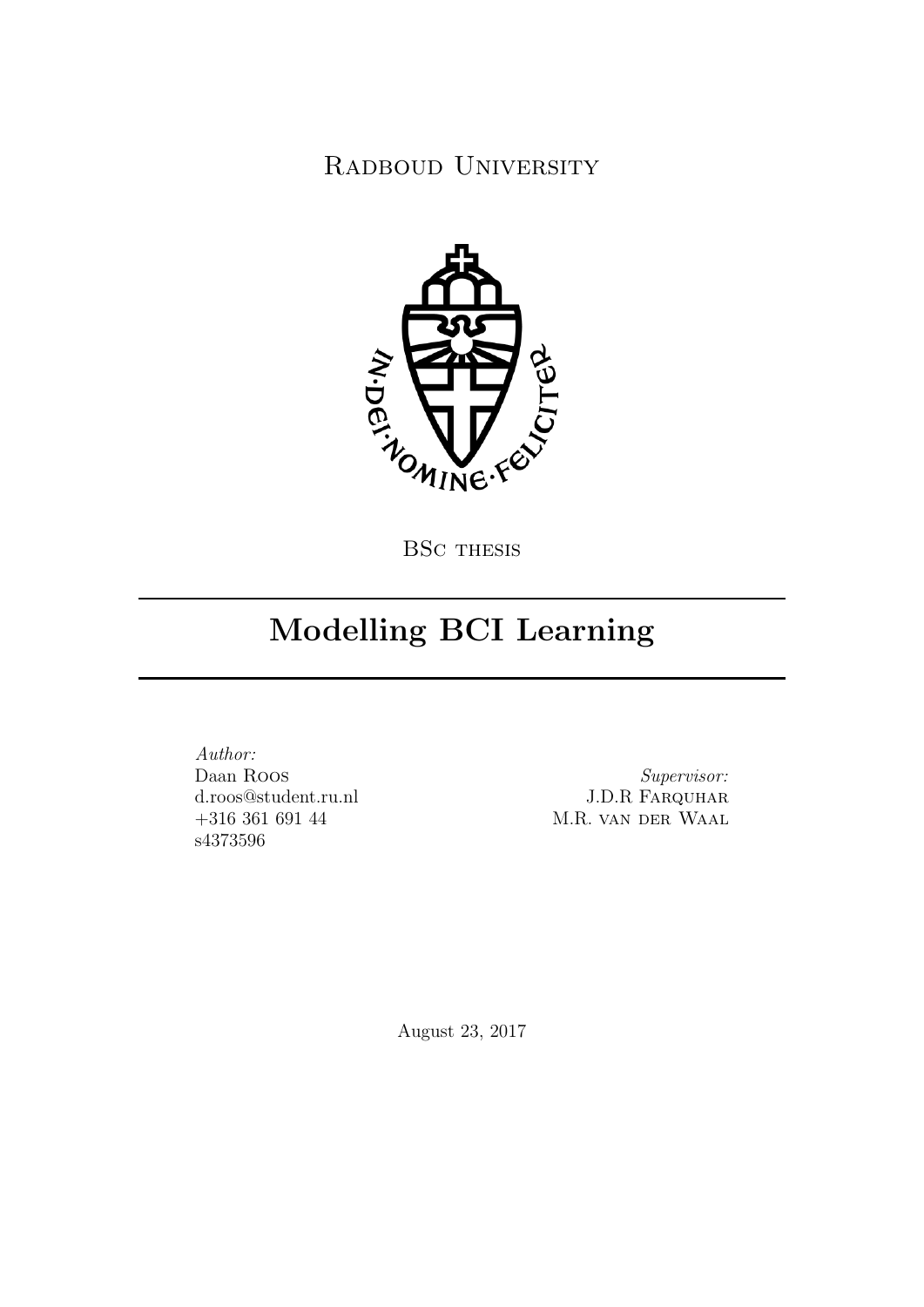## **Contents**

| $\mathbf{1}$   | $\overline{2}$<br>Introduction |                                                                                         |                |  |
|----------------|--------------------------------|-----------------------------------------------------------------------------------------|----------------|--|
|                | 1.1                            |                                                                                         | $\overline{2}$ |  |
|                | 1.2                            |                                                                                         | $\overline{4}$ |  |
|                | 1.3                            |                                                                                         | $\overline{5}$ |  |
|                | 1.4                            |                                                                                         | 6              |  |
|                | 1.5                            |                                                                                         | $\overline{7}$ |  |
|                |                                | 1.5.1                                                                                   | $\overline{7}$ |  |
|                |                                | Optimistic vs. neutral vs. pessimistic feedback<br>1.5.2                                | $\overline{7}$ |  |
|                |                                | Noise and BCI learning $\dots \dots \dots \dots \dots \dots \dots \dots \dots$<br>1.5.3 | 8              |  |
| $\overline{2}$ | Methods                        |                                                                                         | 8              |  |
|                | 2.1                            |                                                                                         | 8              |  |
|                |                                | 2.1.1                                                                                   | 10             |  |
|                |                                | 2.1.2                                                                                   | 12             |  |
|                |                                | 2.1.3                                                                                   | 13             |  |
|                | 2.2                            |                                                                                         | 14             |  |
|                | 2.3                            |                                                                                         | 15             |  |
|                | 2.4                            |                                                                                         | 16             |  |
| 3              | Results                        |                                                                                         | 20             |  |
|                | 3.1                            |                                                                                         | 20             |  |
|                | 3.2                            |                                                                                         | 20             |  |
|                | 3.3                            | The relationship between system noise and rate of learning $\dots \dots$                | 24             |  |
| $\overline{4}$ | Discussion<br>24               |                                                                                         |                |  |
|                | 4.1                            | Future Work                                                                             | 26             |  |
|                | 4.2                            | Conclusion                                                                              | 27             |  |
| References     |                                |                                                                                         | 27             |  |
|                | Appendices                     |                                                                                         |                |  |
|                |                                | A Reward calculation                                                                    | 32             |  |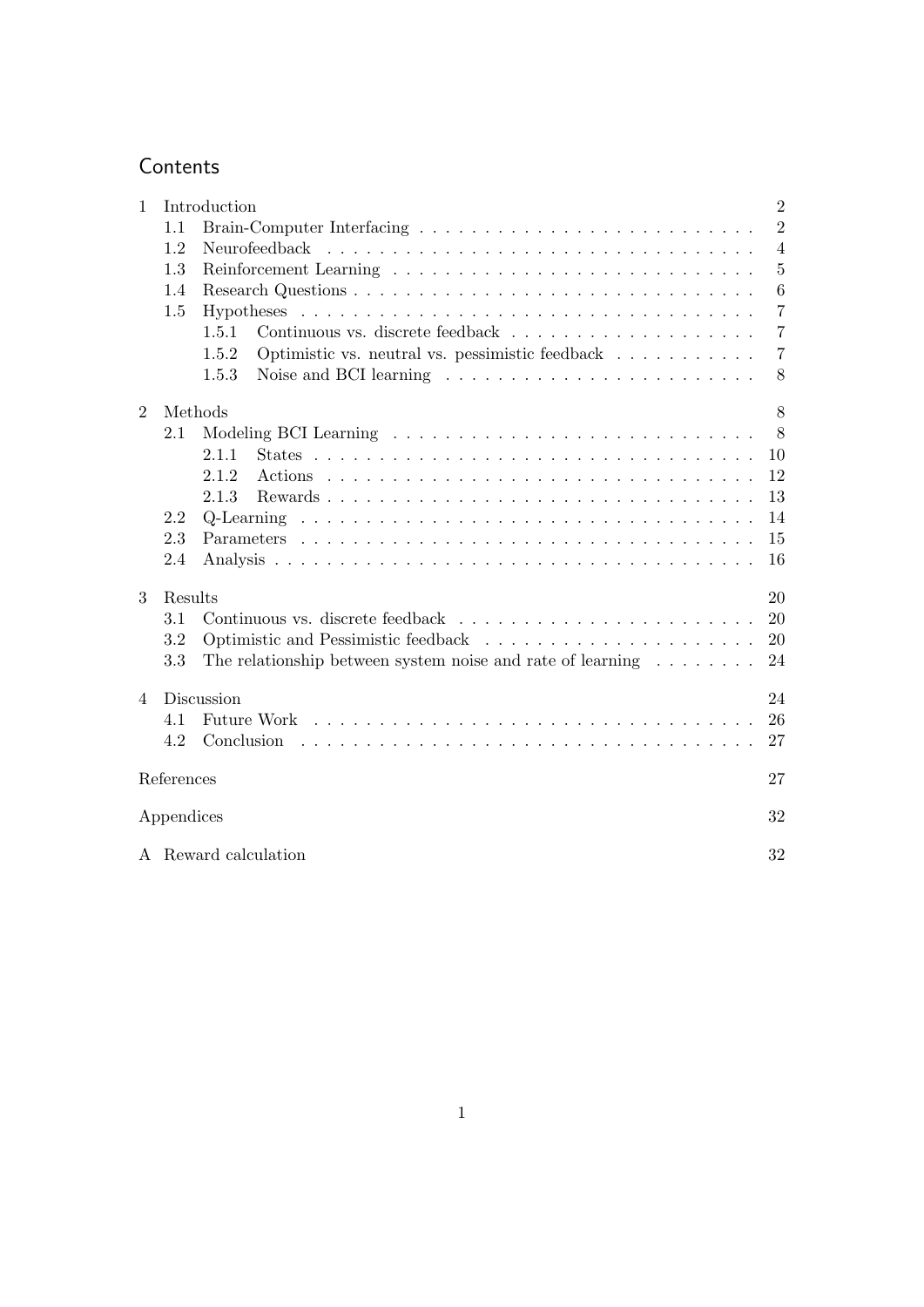#### Abstract

The aim of this thesis is to investigate if it is possible to computationally model BCI learning and use reinforcement learning to predict the effects of different neurofeedback parameters. A model of BCI learning was constructed and experiments were run with Q-learning agents using different model parameters. According to the model, continuous feedback leads to significantly more efficient BCI learning than discrete feedback, and BCI learning becomes quadratically slower as the signal-tonoise ratio decreases. Optimistic feedback results in significantly faster learning than neutral feedback, and pessimistic feedback significantly slows down learning relative to neutral feedback. Since research in this area is rather scarce, it is hard to compare the results gained using the model with empirical data. However, the results do seem to reflect existing data. The optimistic feedback data reflecting empirical data seems to be the result of a side-effect of the way rewards are calculated. Overall, the results suggest that the model may be used to predict the effects of different neurofeedback parameters, but further research would be needed.

#### 1 Introduction

Brain-Computer Interfacing has a lot of potential. Among others, it can help people with locked-in syndrome to communicate [1], it can give disabled patients the ability to control a neuroprosthetic [2], and it has a variety of applications for healthy users [3]. Unfortunately, controlling a BCI still requires a lot of training [4]. Research on how to best train users is still rather scarce [5], so with this thesis I try to answer some questions on how to best give feedback during BCI learning.

In this thesis, I investigate if it is possible to construct a computational model of BCI learning and use reinforcement learning to predict the effects of different neurofeedback parameters. First, background information on Brain-Computer Interfacing, neurofeedback, and reinforcement learning will be given. The construction of the model will be explained and how it was used to investigate the effects of different neurofeedback parameters. Then, the results of the experiments are given and these results are discussed. This thesis ends with a conclusion of the knowledge gained with this research.

#### 1.1 Brain-Computer Interfacing

Advances in neuroscience, signal processing, and machine learning have made it possible to derive a user's intention using only their brain state [2]. We call a device that accomplishes this a Brain-Computer Interface (BCI). A Brain-Computer Interface allows a user's brain state to be translated into commands that can control an external device [1]. While initial research to the use of BCIs was mainly focused on communication and control for patients who are completely paralysed [2], it has been shown that BCIs can be applied in a wide variety of ways, including, but not limited to, helping patients with ADHD or epilepsy [6], post-stroke rehabilitation [7], and even controlling video games [8]. One of the long-term goals of BCI research is to allow disabled users to control a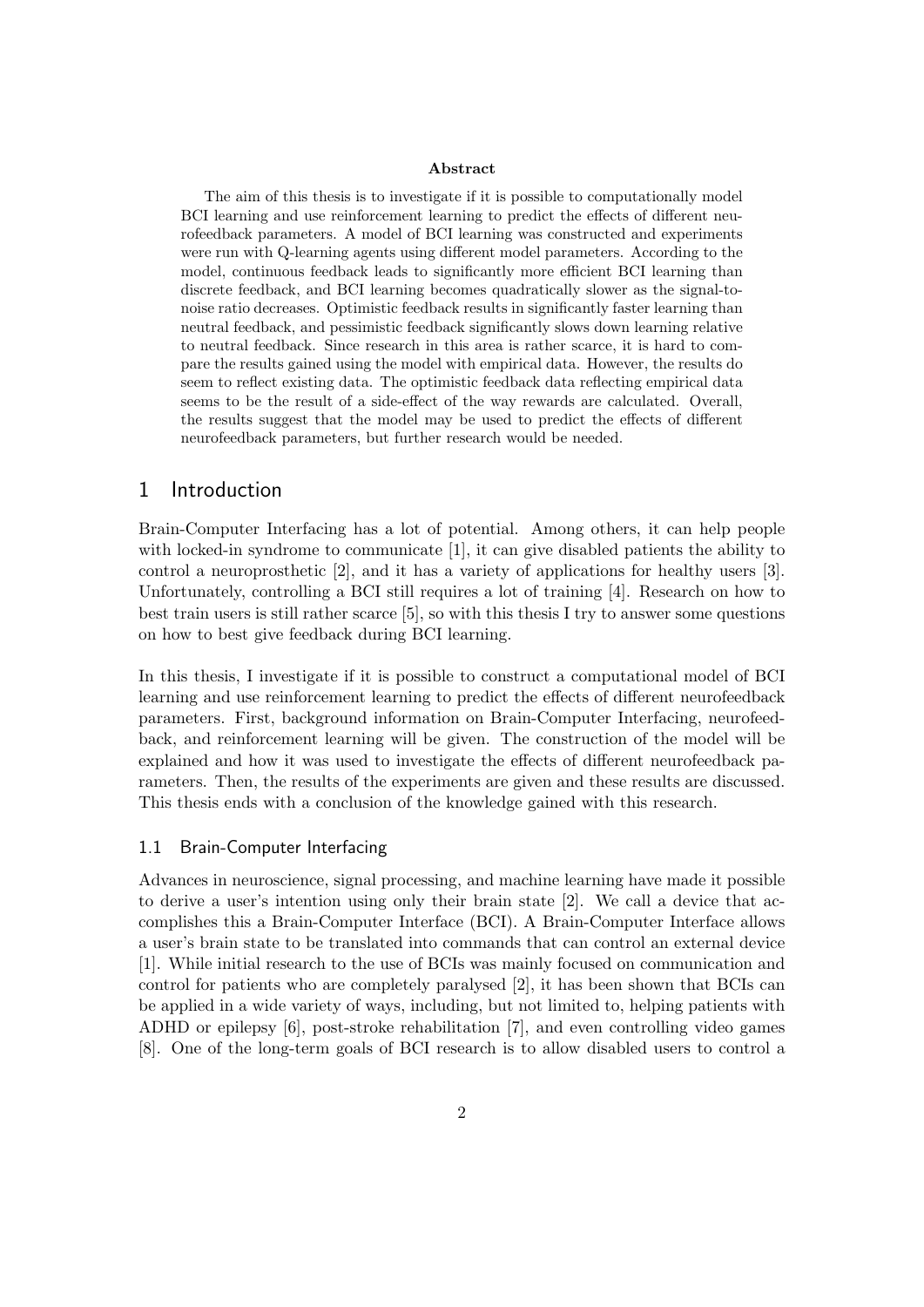robotic arm or neuroprosthetic. At first it was believed that this would only be possible using invasive BCIs, which derive the user's intent from potentials recorded within the brain [9]. In 2004 however, Wolpaw and McFarland showed that multidimensional control is also possible using noninvasive BCIs [2]. This made BCI research much more relevant to a lot of potential users, because invasive BCIs have a lot of disadvantages [10].

Since BCIs make use of a person's brain state, an important BCI component is its measurement technology. Different measurement technologies are used to measure brain activity, such as electroencephalography (EEG) [2], magnetoencephalography (MEG) [11], functional magnetic resonance imaging (fMRI) [12], and functional near-infrared spectroscopy (fNIRS) [13]. Most current BCIs use EEG because of its high temporal resolution, ease-of-use, and relative low costs [9]. This research focuses on EEG, for more information on other measurement technologies see [9]. EEG measures electric brain activity on the scalp, caused by the flow of electric currents during synaptic excitations of the dendrites in neurons [14]. A BCI tries to extract characteristics out of these EEG signals that are uniquely tied to a specific mental process or state [15]. These characteristics are called signatures. Specific mental tasks are used to generate such signatures [9].

Our focus is on Event-Related Desynchronization and Synchronization (ERD/ERS) signatures. ERD and ERS correspond to amplitude modulations in the power of EEG signals in certain frequency bands [16]. An ERD results in a smaller amplitude in EEG signals, whereas an ERS results in a larger amplitude. ERD and ERS can be elicited using specific mental tasks, and can be observed in different spatial locations depending on what mental task is used [17]. This makes them an excellent signature for BCI control. One of the most-used mental tasks to elicit ERD/ERS is imagined movement (IM) [18]. Movement and imagined movement result in an ERD and ERS in the mu frequency band (8-12Hz) and the beta frequency band (16-24Hz) [19]. Both ERD and ERS for movement imagery can be found in the contralateral sensorimotor cortex (i.e. on the opposite side of the imagined limb movement). Thus, based on the location of the ERD/ERS a BCI can discriminate between different mental tasks, which can then be translated into actions [19]. Other mental tasks that elicit ERD/ERS include mental rotation, word association, auditory imagery of a melody, and mental subtraction [20]. Not all mental tasks result in equal BCI performance for all users [21]. Mental tasks related to a person's specific skill might enhance performance, so the optimal tasks differ for each user [22]. Currently, BCIs that make use of ERD/ERS can be used with up to four different mental tasks. More than four tasks, and the prediction accuracy and thus BCI performance decreases [23]. This means that it is currently possible for a user to control a wheelchair using these four tasks, by linking each task to a specific command (e.g. right hand IM  $\rightarrow$  forward).

Brain-Computer Interfacing has amazing potential. It gives patients who are unable to move any muscles a method of communication [1], it can allow disabled patients to control a robotic arm or neuroprosthetic [2], and it can even be useful for healthy users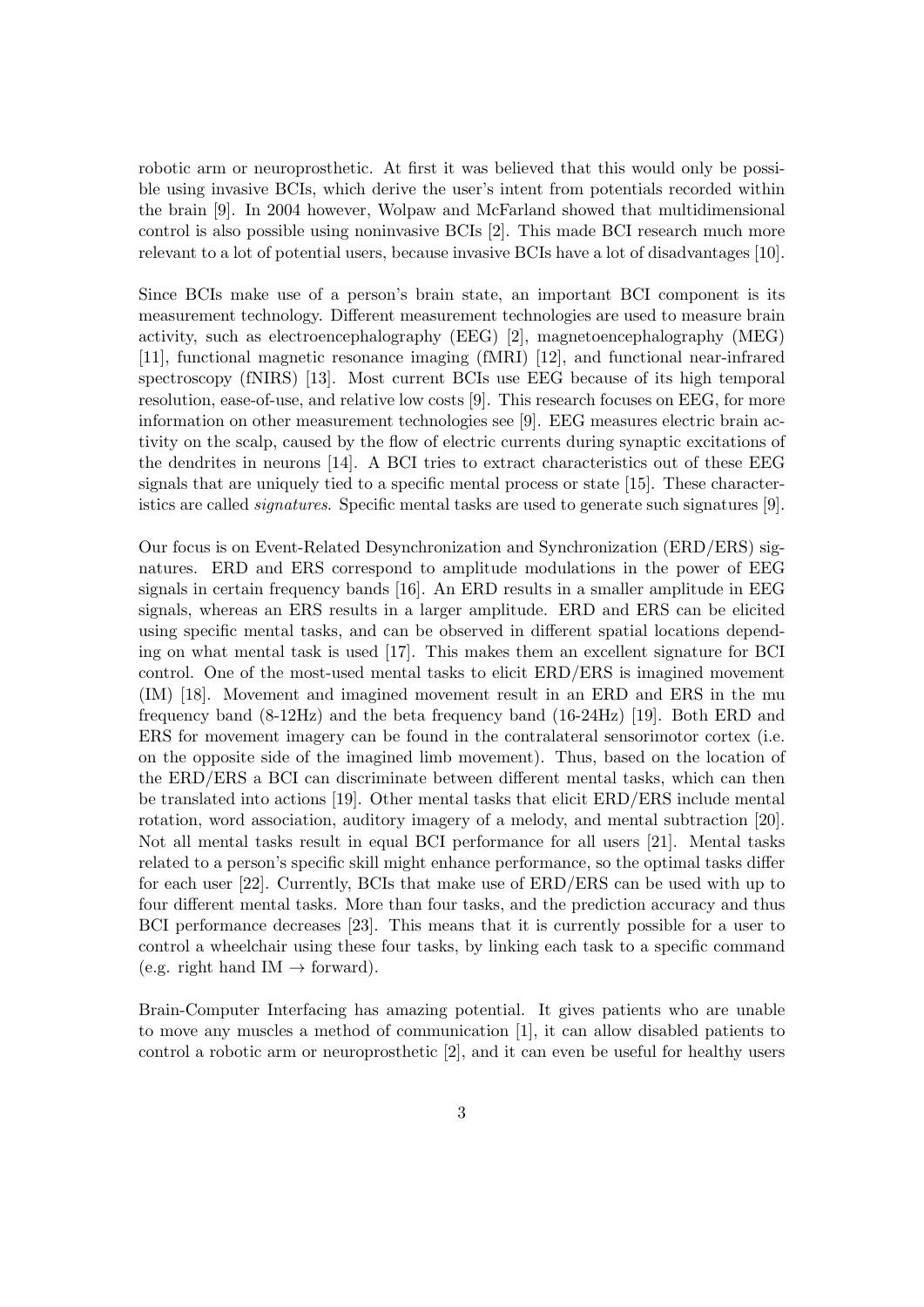by monitoring mental workload [24] or allowing control of video games [8]. Currently, it still takes a lot of training for users to become proficient at controlling a BCI [23]. This means that the way we train users becomes very important. Unfortunately, not a lot of research has been done in this area [4]. Currently, using a BCI still requires expensive equipment, trained professionals to handle the equipment, and a lot of training time. If it turns out to be possible to computationally model BCI learning and use this model to investigate the efficacy of different neurofeedback parameters, this could save researchers a lot of time and money, and potentially benefit a large amount of people.

#### 1.2 Neurofeedback

In the 1960s it was shown that it is possible for humans to gain control over their own brain waves through the use of instantaneous feedback [25]. Using instantaneous feedback and operant conditioning, users are able to learn how to control different electrophysiological components of their brain activity [26]. The goal of neurofeedback is to teach users what specific states of cortical arousal feel like, and how to activate such states voluntarily [27]. Neurofeedback has been shown to be effective at improving symptoms of children with autism [28], ADHD and epilepsy symptoms [6], and schizophrenia [29], among others. Neurofeedback is a form of BCI, since brain activity is measured, processed, and output is fed back to the user.

In a typical neurofeedback setting, a bar or cursor is used to give feedback on the user's brain state [27]. If the user's brain state is desirable, the bar will grow or the cursor will move towards a certain stimulus. For example, a user will be shown a bar whose size represents the amplitude of a certain frequency. The user will then be given the goal to try and maximise the length of the bar. If the bar reaches its maximum height, a tone may sound or a counter will increase. This tone and counter increase act as a reward for the user. This same protocol is repeated until the user has learnt the BCI skill. The user should be able to consciously modulate the size of the bar, and thus the amplitude of that certain frequency in their own brain.

Wolpaw et al. (2002) have shown that BCI use is a skill, and as such it can be learned [1]. Neuper and Pfurtscheller (2010) have proven that neurofeedback is a necessary component to learn the BCI skill [30]. Lotte et al. (2013) argue that the user is one of the most critical components BCI loop [5]. Improving the training paradigms (i.e. neurofeedback) used in BCI skill acquisition may be one of the easiest, yet powerful methods to improve BCI performance, and yet there has hardly been any research in this direction. Even the so-called "BCI illiterates", about 20% of users who are unable to learn how to control a BCI, may be explained by flaws in current BCI training approaches [5]. This gives another reason why investigating the optimal way to give feedback in BCI skill acquisition is a good idea.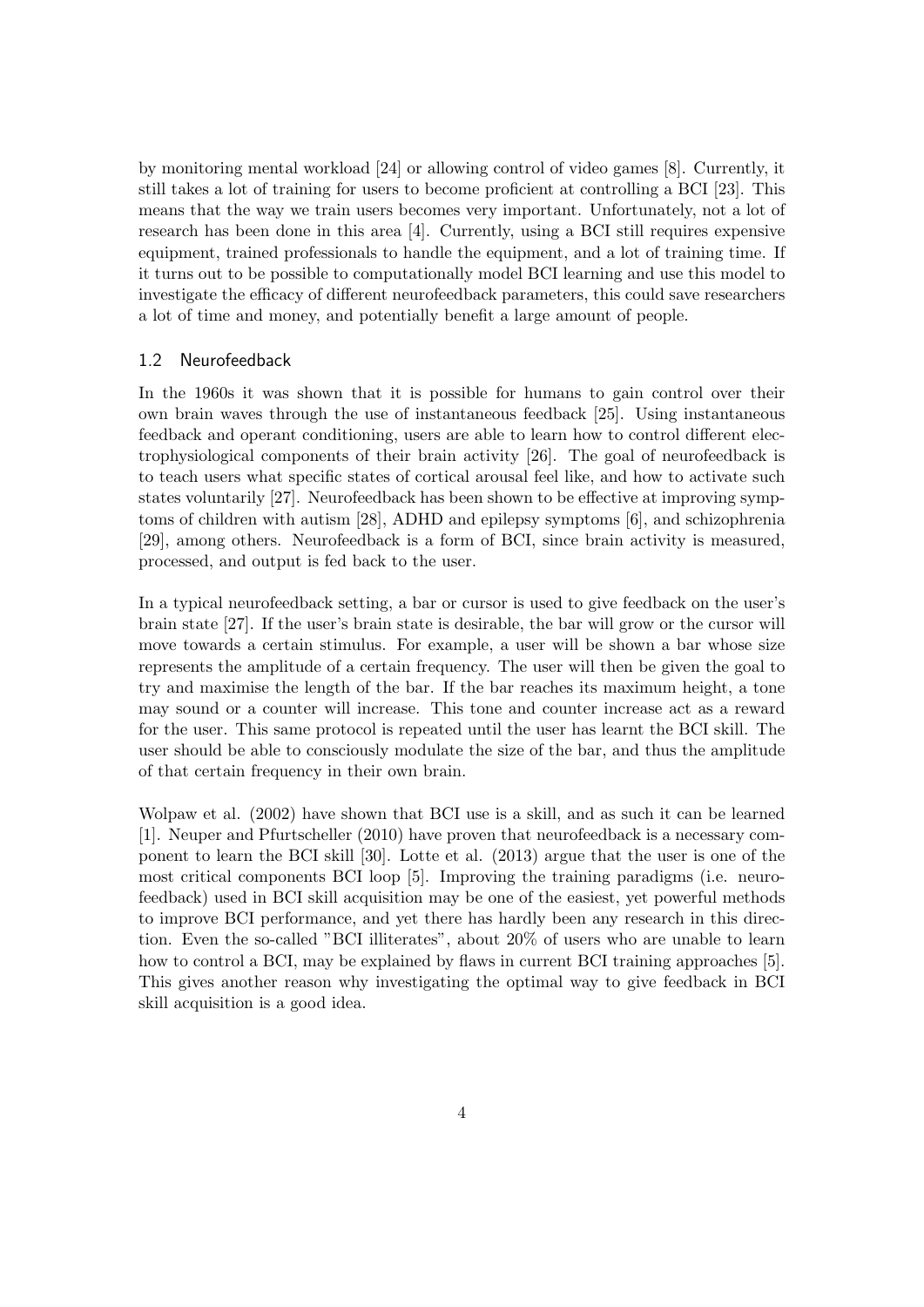#### 1.3 Reinforcement Learning

Reinforcement Learning (RL) is a form of machine learning. Reinforcement learning is learning how to behave in certain situations to maximise a numerical reward [31]. The learner is not told how to behave, as in supervised learning, but instead must discover what actions lead to the highest rewards by trying them. This means that the learner must perform a trial-and-error search of the possible actions to discover which actions are the most effective. This becomes harder when actions may initially seem very beneficial due to a high immediate reward, while other actions may be more beneficial in the long-term. Reinforcement learning can be characterised as "learning by doing", since the learner needs to learn how to behave by performing random actions and evaluating the outcomes of these actions.

We call a reinforcement learner a learning *agent*. An agent interacts with its environment by performing actions. These actions affect the agent's own state and the environment. An agent must also have a goal it can work towards, such as maximising a numerical reward. Rewards are returned by the environment when the agent performs an action. Reinforcement learning is often used in environments that are interactive, since other methods such as supervised learning are often inadequate for learning from interaction [31]. Reinforcement learning agents should be able to learn how to interact with uncharted territory, since in such areas learning from the environment is most important.

One of the dilemmas in reinforcement learning is the trade-off between exploration and exploitation [31]. When an agent is exploring its environment, it performs random actions to get a sense of the rewards returned by those actions. However, if an agent is constantly exploring, it has no chance to benefit from the newly gained knowledge. When an agent is exploiting, it is selecting the actions that it knows are good, it is performing *greedy* actions. But when an agent is only exploiting known actions, it may miss actions that are more beneficial. The agent must try a variety of actions, and favour the ones that seem best.

Most reinforcement learning environments are formulated as a Markov Decision Process (MDP) [32]. An MDP is a mathematical framework for modelling decision making in situations where outcomes are are partly random and partly under the control of a decision maker [33]. An MDP consists of a set of states  $S$ , a set of actions  $A$ , a set of probabilities  $P_a(s, s')$  of state s leading to state s' after action a, a set of rewards  $R_a(s, s')$ with the rewards of action a used in state s leading to state s', and a discount factor  $\gamma$ , which represents the importance of future rewards relative to present rewards. The main problem of an MDP is finding a policy  $\pi$ , that specifies for each state what action to perform to maximise the total reward. This problem can be solved using reinforcement learning.

In this research, temporal-difference (TD) learning is used. This is a category of reinforcement learning algorithms that do not keep an internal model of the environment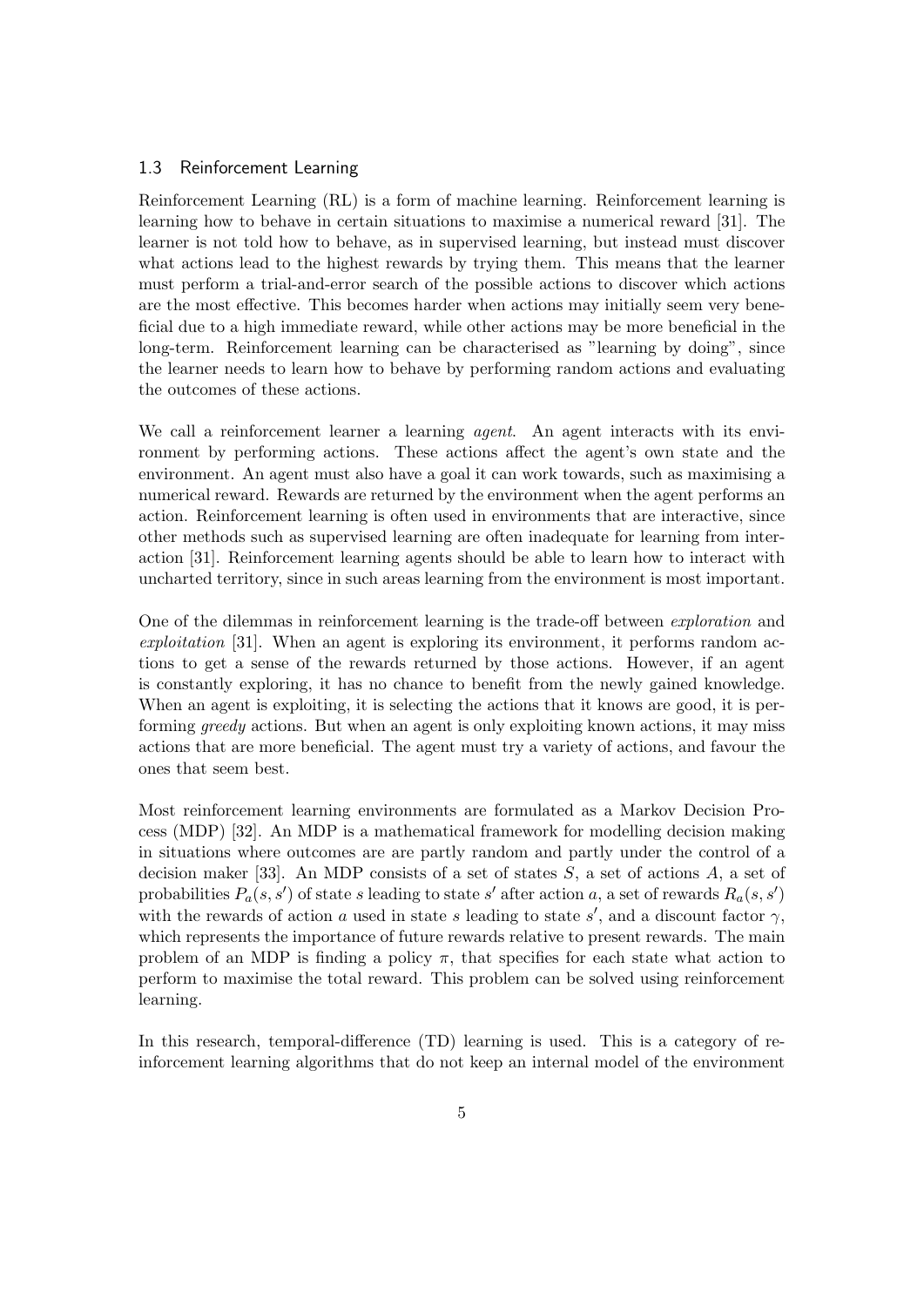[31]. TD methods use a state value function, which contains a value for each state encountered. The value of each state is updated using the prediction error, the difference between the expected reward and the actual reward. Repeated updating of these values leads to increasingly better predictions, and thus to better performance. Rushworth and Behrens (2008) have shown that this update rule can be used to predict choices in animals [34], so investigating whether we can use this same update rule to predict BCI learning is an interesting next step.

#### 1.4 Research Questions

In our research group we research how to best give feedback as to optimise the BCI learning rate. Specific questions regarding BCI learning that are investigated are: the effect of continuous vs. discrete feedback by Jordy Ripperda, the effect of optimistic and pessimistic feedback by Max Moons, and the effect of motivation by Sjoerd Bos. They will research these questions with real-life experiments using EEG. My research will focus on the question whether we can use reinforcement learning to predict these same effects. I will create a computational model of how a person learns to use a BCI, and then use a reinforcement learning algorithm to compare the learning rates of the agent using different model parameters. The agent's results will then be compared with the results of the real-life experiments by the other members of the group, and existing literature. Since EEG is very susceptible to noise [35], the effect of EEG noise on BCI learning will also be investigated, as well as the effect of noise on the two different types of feedback.

#### My research question will therefore be: Can we use a reinforcement learning model to predict the effects of different neurofeedback parameters on BCI skill acquisition?

My sub-questions are related to the research questions of my group members. I will compare the model's results with empirical data, and compare the model's results using different parameter settings under the assumption that the model reflects empirical results.

- Do the results of the model reflect empirical results?
	- Does the effect of continuous vs. discrete feedback reflect empirical results?
	- Does the effect of optimistic vs. neutral vs. pessimistic feedback reflect empirical results?
- Assuming the model reflects empirical results, what is the effect of different neurofeedback parameters on BCI skill acquisition?
	- What is the effect of continuous vs. discrete feedback on BCI skill acquisition?
	- What is the effect of optimistic vs. neutral vs. pessimistic (continuous) feedback on BCI skill acquisition?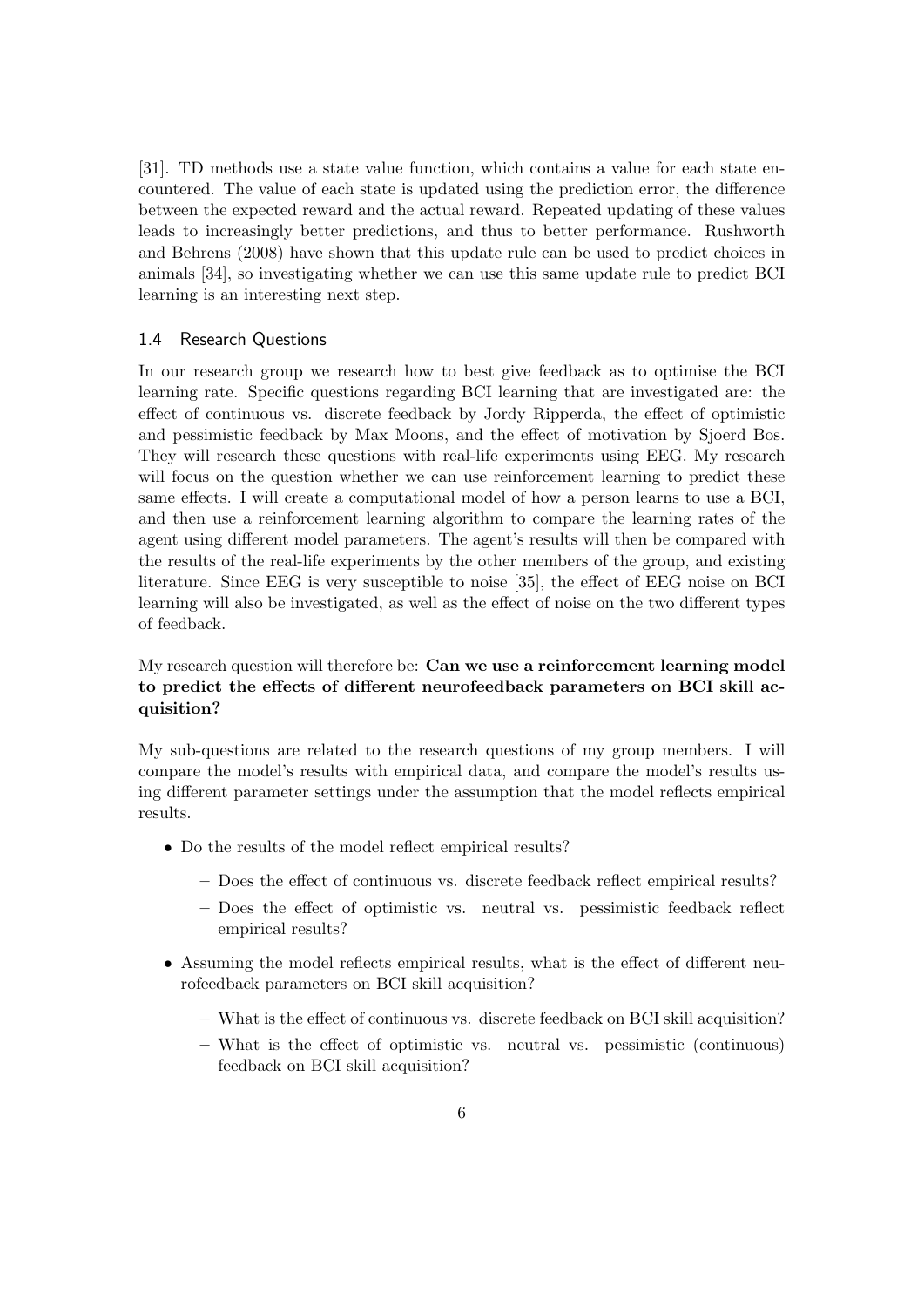– What is the effect of noise on BCI skill acquisition?

#### 1.5 Hypotheses

#### 1.5.1 Continuous vs. discrete feedback

Neuper et al. (1998) suggest that continuous feedback leads to more efficient learning [36]. McFarland et al. (2008) however, showed that continuous feedback can be facilitory or inhibitory to BCI skill acquisition, depending on the user [37]. Continuous cursor movement is a form of direct feedback, which if the user is doing well, can work reinforcing. If the subject is not performing well, this continuous movement might be distracting, leading to worse motivation and performance. Additionally, the continuous cursor movement might cause certain EEG responses that interfere with BCI control, or might lead to eye movement artifacts that distort the EEG signal [37]. So there are a lot of different effects related to continuous and discrete feedback that might influence BCI skill acquisition in humans. Effects such as motivation and EEG responses will not be investigated, since these are too complex to model. Because reinforcement learning agents learn from the rewards gained by actions, it can be expected that continuous feedback will be more useful to the agent, since this gives direct feedback on the value of actions. Whereas discrete feedback at the end of an episode will be feedback on the entire trial, and the agent will have to find out which actions over the entire trial lead to a good outcome. The agent will be able to do this due to the discount factor [31], but it will take a large amount of episodes depending on the amount of states in the episodes (the more states in an episode, the harder it will be for the agent to deduce which actions are positive). It is hypothesized that continuous feedback in the model will lead to faster learning, whereas in the human trials this will depend on the user.

#### 1.5.2 Optimistic vs. neutral vs. pessimistic feedback

Motivation has been shown to play a large role in BCI skill acquisition [22]. Barbero and Grosse-Wentrup (2010) suggest that incapable subjects benefit from positively biased feedback, whereas already capable subjects perform worse given inaccurate feedback [38]. Negative feedback has been shown to decrease motivation [39]. Barbero and Grosse-Wentrup hypothesize that poor performance (which can seem random to the user) demotivates the user which leads to even poorer performance. In this case, biased feedback will keep the user's motivation up until they become more proficient at controlling the BCI. Capable users are already motivated since their performance is high, so they benefit the most from accurate feedback to improve their skill. As already mentioned, motivation will not be modeled, so this factor will not have an influence on learning performance. Therefore, in the model, optimistic and pessimistic feedback will essentially just be noisy rewards in one direction (i.e. positive or negative). This suggests that optimistic and pessimistic feedback will lead to slower learning, and both will decrease learning performance equally.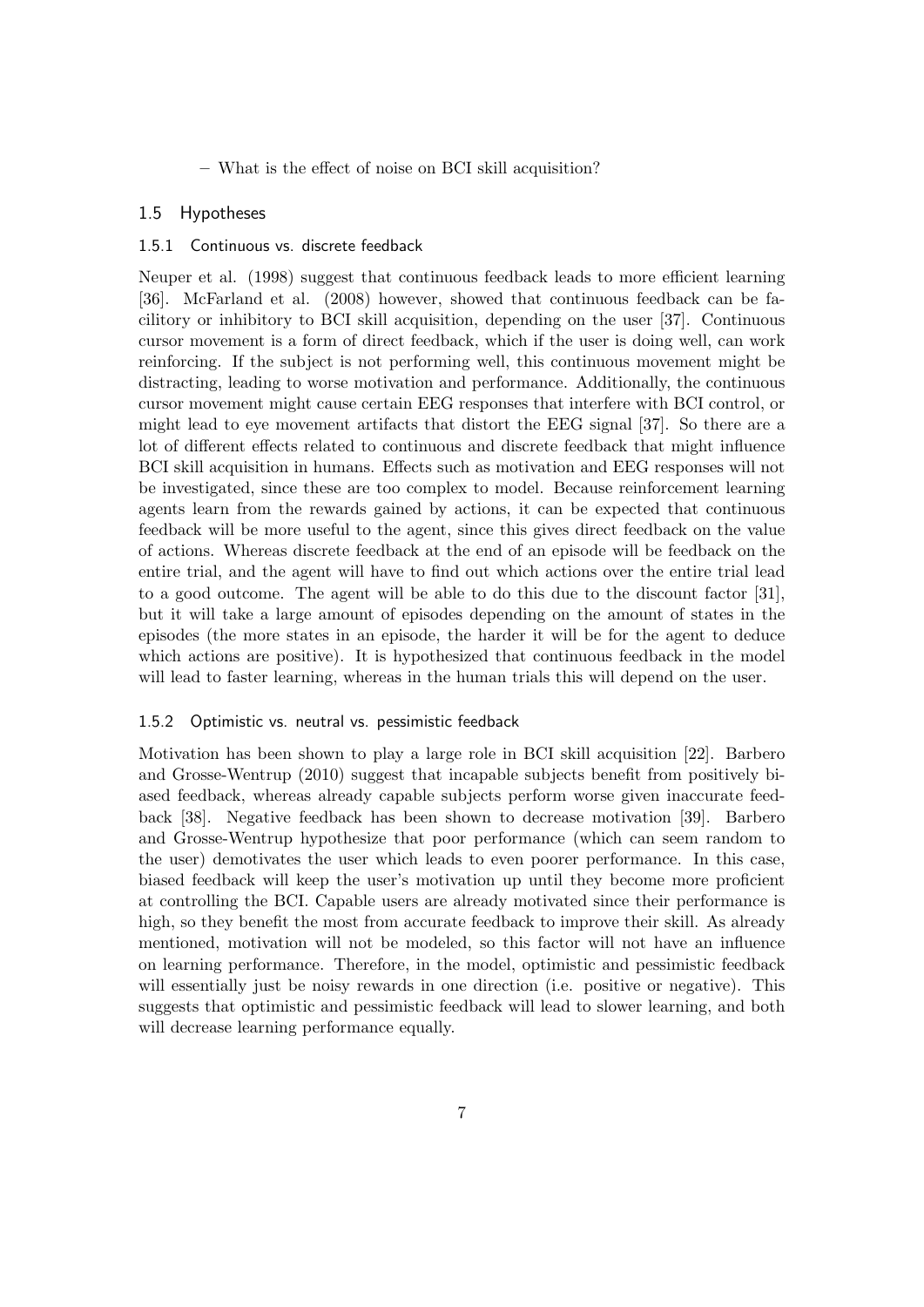#### 1.5.3 Noise and BCI learning

Noise in an EEG system distorts the signal and thus makes it harder to extract the brain signals from the EEG signal [40], leading to bad classification performance. So in real-life experiments, noise should be minimised. In the model, noise essentially leads to noisy rewards. The agent can perform a correct action, but due to noise the wrong mental task might be predicted and thus a bad reward will be returned. Therefore, it is to be expected that the more noise is present in the system, the worse learning performance will be. Additionally, noise might have a different effect on continuous and discrete feedback. Since the noise in this research will be gaussian, it may be expected that it has a smaller effect on discrete feedback due to the noise canceling out at the end of a trial. Whereas continuous feedback will lead to constant noisy rewards. So it is hypothesized that the effect of noise is bigger in the continuous feedback condition than in the discrete feedback condition.

## 2 Methods

#### 2.1 Modeling BCI Learning

To investigate if it's possible to model BCI learning, and to see if that model can predict the empirical effects of different neurofeedback parameters, first a model had to be built. A model can be defined as a simplified version of reality. This means that even though some parts of the real-life process will be abstracted, the goal is to create a meaningful model that can be used to predict empirical data. In this case, the goal is to model the way users learn to control a BCI using the Buffer BCI system.

During a Buffer BCI training session, the user will see a black screen with a number of ellipses. One ellipse is shown for each task (e.g. imaginary feet movement), each on a circle with equal amounts of space in-between them. In the center of each ellipse a label specifies what task is represented by that ellipse. In the center of the screen, a cursor ellipse is shown. These ellipses are used to give feedback to the user. The Buffer BCI system training sessions consists of trials, and each trial has a task. At the beginning of a trial, the task for that trial is shown to the user at the center of the screen. During the trial the user will perform said task (e.g. think about moving their feet), and the system will give feedback based on its prediction. This feedback is either continuous or discrete. In the case of continuous feedback, the cursor constantly shows what the current prediction is using its location (i.e. the cursor being closest to the ellipse labeled 'Feet' means the system predicts the user is imagining moving their feet). At the end of a continuous feedback trial, the ellipse that was closest to the cursor will change color. The task represented by that ellipse is the task that has been predicted by the system. In the case of discrete feedback, the cursor is not shown the entire trial. Only at the end of the trial feedback is given, by coloring the ellipse with the task that was predicted based on the input of the entire trial. See figure 1 for a visualisation of a Buffer BCI discrete feedback trial. After enough training sessions, a user should have learned how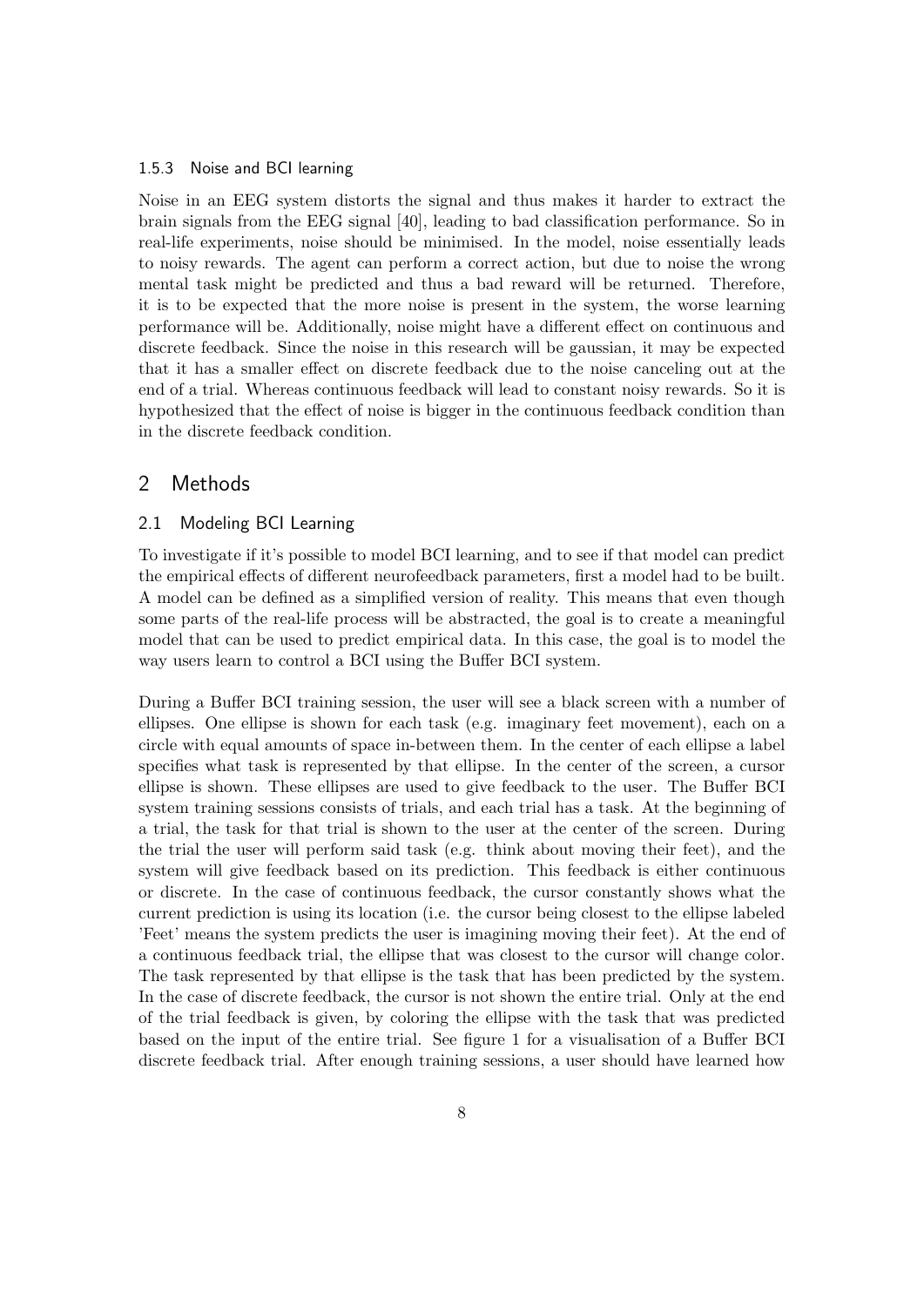

Figure 1: Visualisation of a Buffer BCI discrete feedback trial. The baseline phase presents the user with the trial task. During the imagery period the user performs this task. In the feedback phase the system will present the user with the predicted class. After this, there is an intertrial period before the next trial starts. Image by Jordy Ripperda.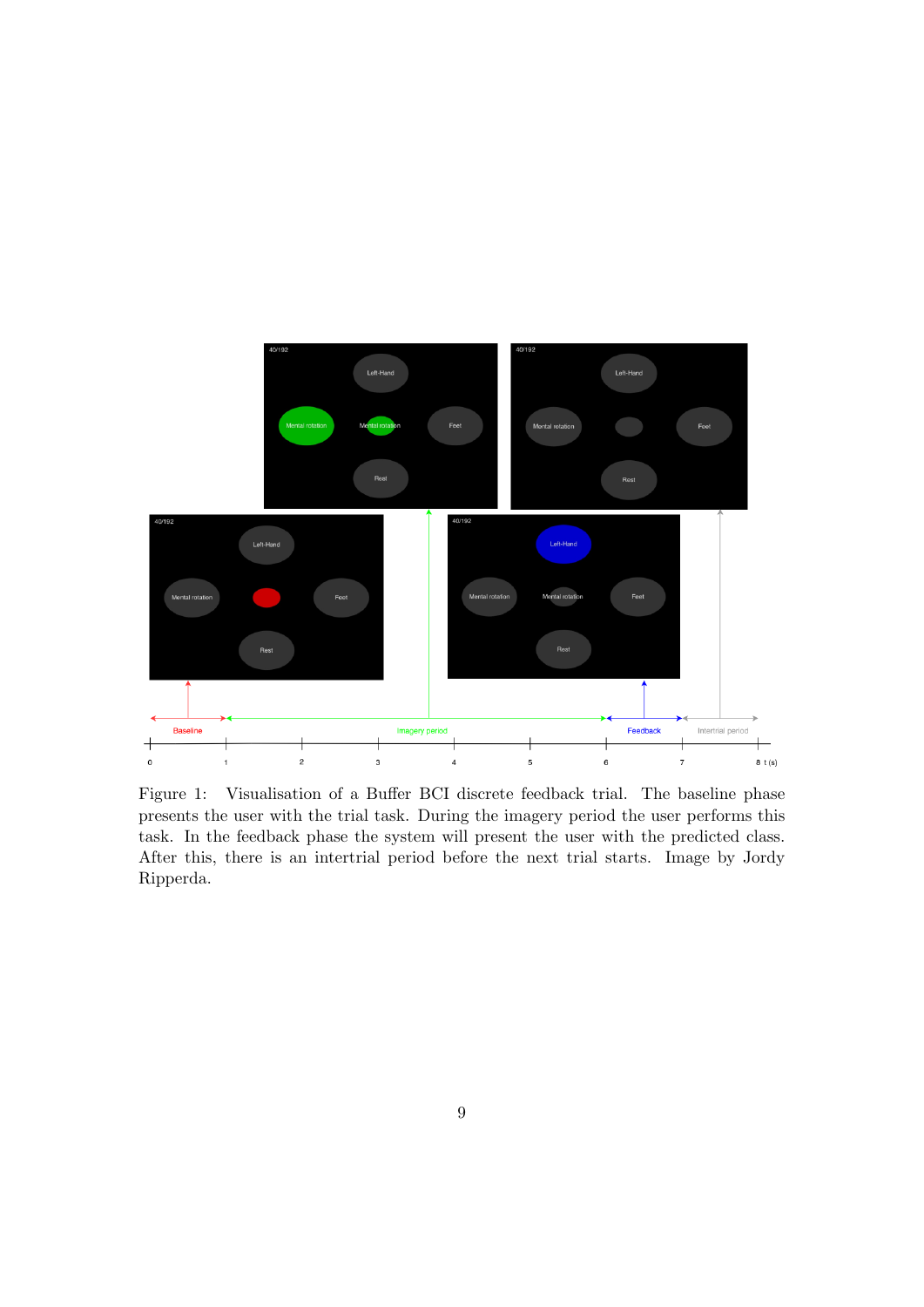

Figure 2: Time-frequency representation of ERD/ERS over the C3, Cz and C4 electrodes. The x-axis represents time in seconds (s). The y-axis the frequency range 4-40Hz. Adapted from Neuper et al. (2009) [41].

to control the cursor in the case of continuous feedback, and how to produce correct classifications in the case of discrete feedback.

Certain requirements for this model followed from the research questions: 1) the model should have some measure of brain activity, 2) the model has to be able to represent different tasks, 3) the model should be able to represent noise, 4) the model should be a Markov Decision Process. To satisfy these requirements, the following model was constructed.

#### 2.1.1 States

In the type of BCI that we study, different tasks have different spatio-temporal characteristics. Imagined right hand movement leads to an ERD over the contralateral (i.e. left) sensorimotor cortex, while imagined left hand movement leads to an ERD in the right sensorimotor cortex [42]. These ERDs can last up to several seconds (see Figure 2). Based on the spatio-temporal characteristics of these different tasks, the BCI can discriminate the task that was being performed by the user. The more a user trains using a BCI, the better the user will be able to control these ERDs [2].

Since it is not possible to model the entire brain, it was necessary to find an abstraction for the different spatio-temporal characteristics of the different tasks. This was done by representing the activity of each task with a continuous value between 0.0 and 1.0, i.e. 0% to 100% activity on a certain task. Just like a user can have a strong ERD over the left primary sensorimotor cortex and no ERD over the right primary sensorimotor cortex, an agent can have 100% activity on one task (e.g. right hand IM), but 0% activity on a different task (e.g. left hand IM) .

The agent learning the model needs to learn what action to perform for each state it encounters. And what action needs to performed is dependent on the task of the current trial. So the states also store the task of the current trial (e.g. right hand IM). Since one of the research questions involves the effect of noise on BCI skill acquisition, there should be some measure of noise in the states. Noise in an EEG system lowers the signal-to-noise ratio, which makes it harder to correctly predict the task the user is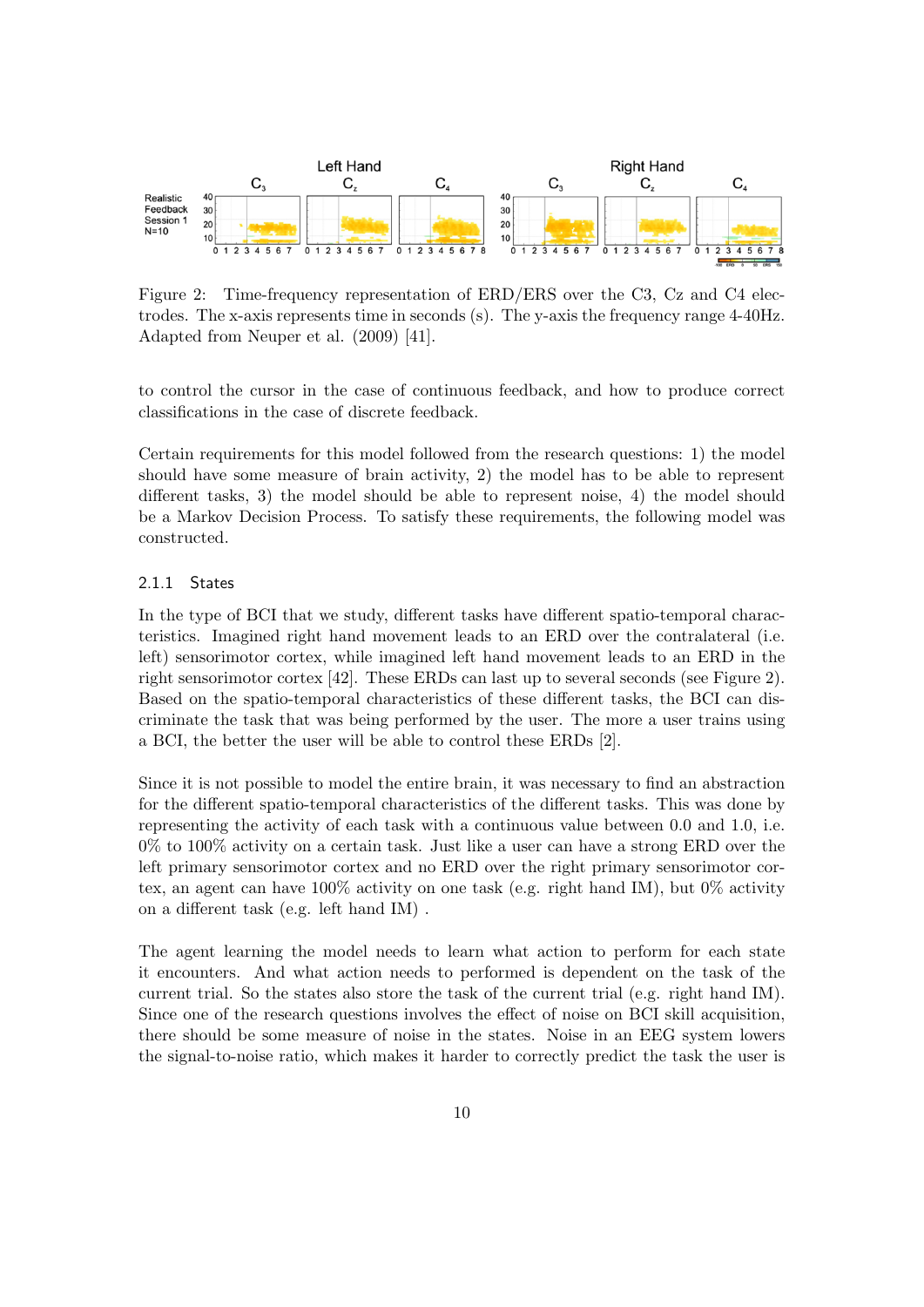

Figure 3: Visualisation of a state in the model. A state consists of a task (e.g. tongue IM), a continuous value between 0 and 1 for each task, representing the activity for that task, and a continuous noise value for each task. In this example state, because of the high amount of noise the system will predict the agent is performing left hand imagined movement. The agent however, has higher activity in the imagined tongue movement task, which is also the trial task it is supposed to be doing. Even though the agent is performing the correct task, it will have trouble learning because the system will predict it is performing left hand imagined movement.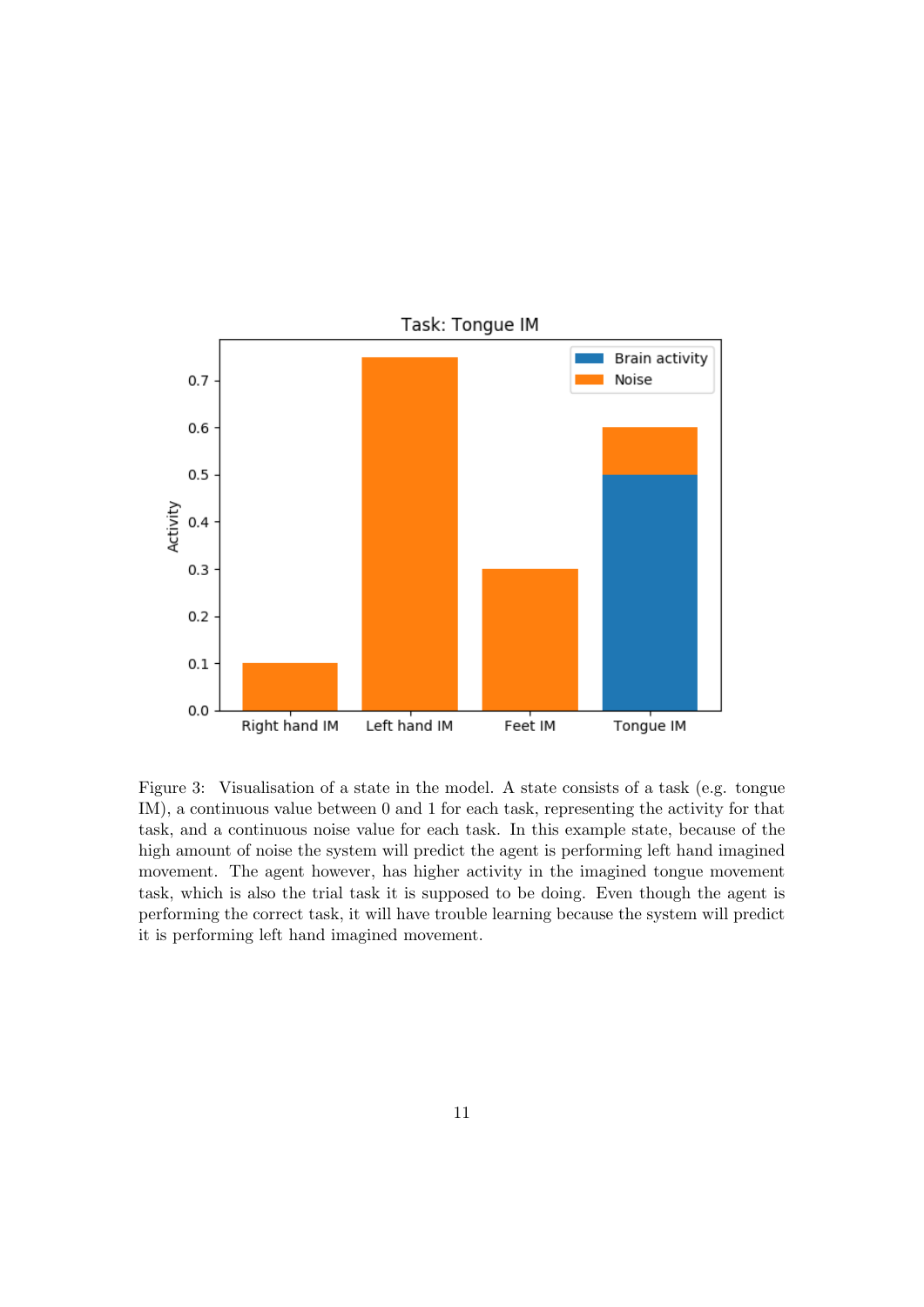

Figure 4: Visualisation of the effects of different actions on states. When a certain task is performed as action, the activity of that task will go up with the modulation rate, while the activity of the other tasks gets lowered with the modulation rate. In this example, the modulation rate is set at 0.25.

performing [40]. In the model this is emulated by having a continuous value for each task on top of the task activity. This means that as the noise increases, the chance of misclassification increases, the rewards will get noisier, and thus learning will be slower. This is effectively the same as the signal-to-noise ratio in EEG. The agent only has control over the task activity (by performing actions), and noise gets added by the environment. The rewards are based on the task activity and the noise. For a visualisation of the states, see Figure 3.

#### 2.1.2 Actions

In a real-life BCI session, the user will perform a certain task to induce an ERD, which is then used by the BCI system to predict which task is being performed. The model works in the same way. The agent can select a task from all possible tasks, and the brain activity value of that task will increase with the value of a parameter named the modulation rate. Even though the brain is incredibly complex and has a staggering amount of processing capacity, humans are still limited to being focused on one thing at a time [43]. For this reason, when the agent performs a task, the activity of that task will increase with the modulation rate, while the activity of the other tasks will decrease with the modulation rate. See figure 4 for a visualisation of how different actions affect activity of a state. The actions in this model are deterministic or stochastic dependent upon the noise. If there is no system noise, the actions are deterministic: the same action in the same state will always have the same effect. However, when noise is present, the environment is stochastic, since there's an element of randomness to the noise. Even though the noise is random, the model does satisfy the Markov Property, the conditional probability distribution of the next state is only dependent on the current state and the parameter settings of the model. These parameters do not change during experiments.

The amount of noise in the states is determined by the *system noise* parameter. For every action that is performed, a random gaussian value gets drawn for each task, and is multiplied with the system noise parameter. This value is then added to the current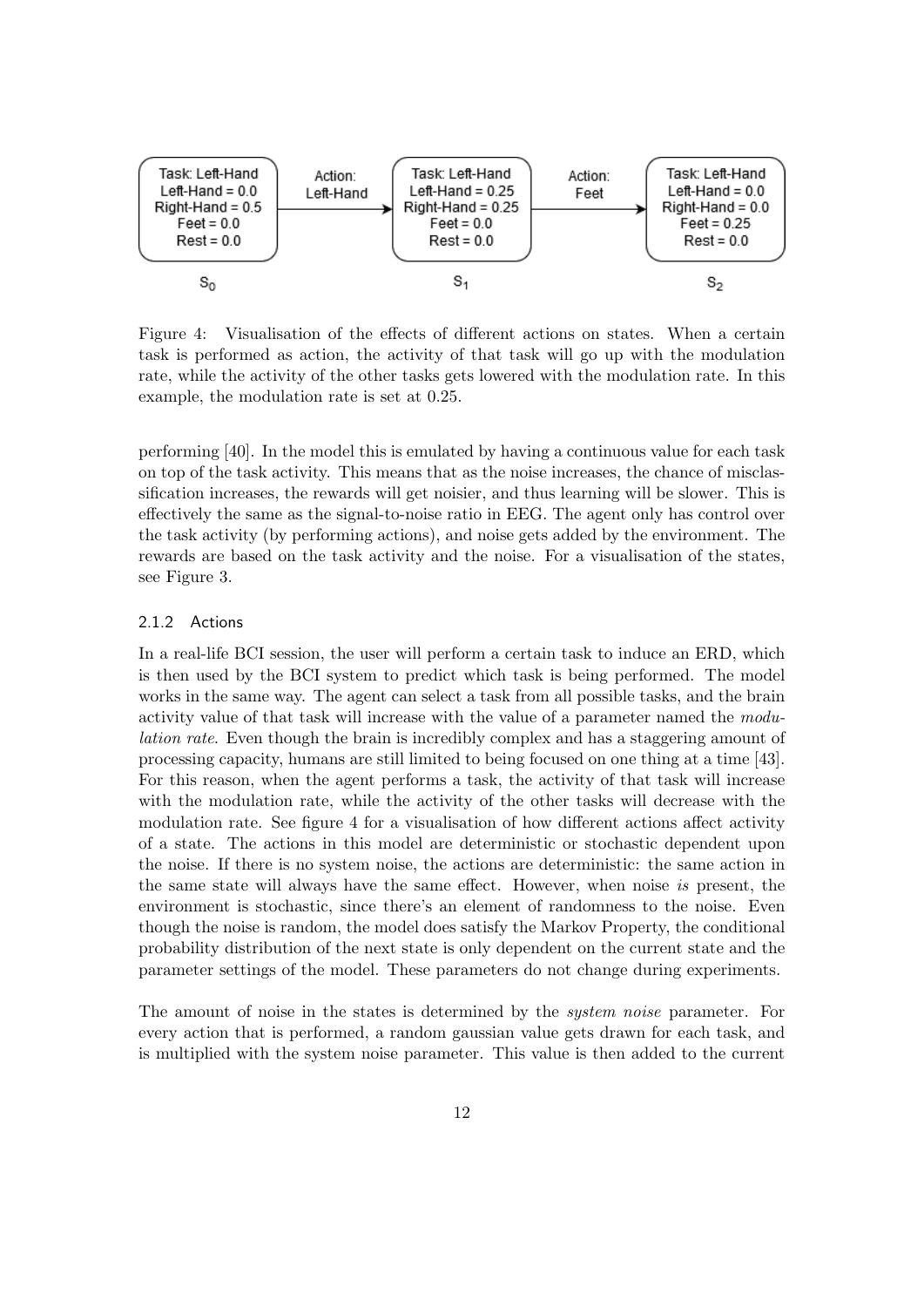

Figure 5: Visualisation of reward calculation. Buffer BCI uses the cursor (the red ellipse) to show its current prediction. Just like a user judges their own performance by the distance between the cursor and the task ellipse (in this case Left-Hand), the agent receives a reward based on this same distance: the euclidean distance between the cursor and task ellipse is calculated, and the negated value is returned as reward. This means that the larger the distance between cursor and task ellipse is, the lower the reward is.

noise of each task. This gaussian noise has a mean of 0, which means that the average noise over a large amount of states will be zero. A common technique to extract ERPs from an EEG signal is to average over a large amount of epochs (recording periods) time-locked to events [40]. Averaged over a large amount of states, the noise for each task will also be zero. This makes for noise that is similar to real-life noise that is present in EEG. Incidentally, the states in the model also represent epochs, although slightly different ones. This well be expanded upon in a later paragraph.

#### 2.1.3 Rewards

The Buffer BCI system shows the user its current prediction using the cursor. The cursor being closer to the task ellipse means the user is performing well, since the system predicts the user is performing the correct task. The model uses the exact same concept. From the total output of a state (i.e. the activity  $+$  noise for each task) a prediction is generated. This prediction leads to a cursor position, and the distance between the task ellipse and the cursor is used as a negative reward. This means the lower the distance between the cursor and the task ellipse, the higher the reward. This is exactly how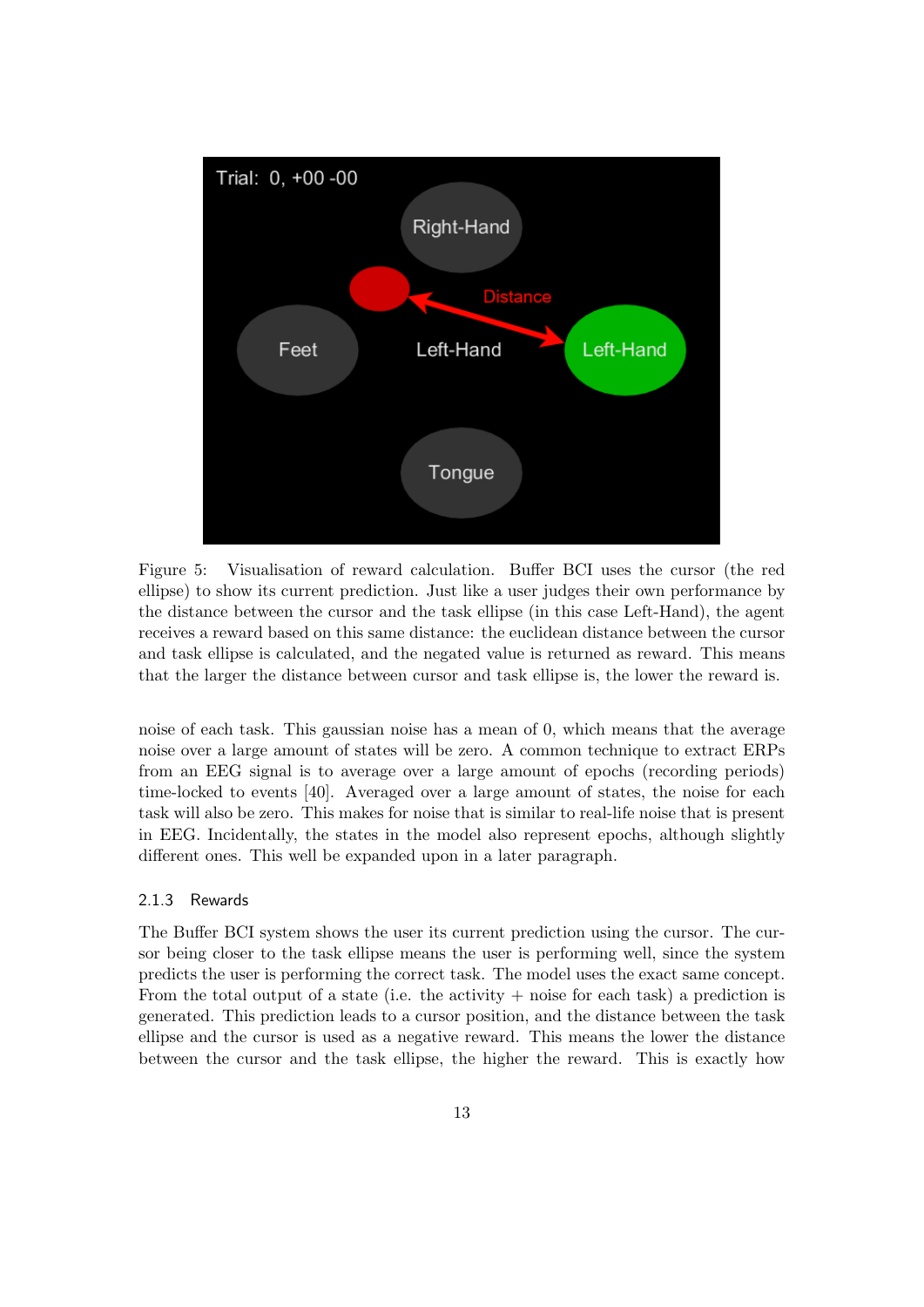the Buffer BCI gives feedback to a user. In a Buffer BCI continuous feedback trial, the user constantly receives feedback. In a continuous trial of the model, the agent receives a reward for each state visited. In a Buffer BCI discrete feedback trial, the user only receives feedback at the end of a trial. In a discrete trial of the model, the agent only receives feedback in the last state of the trial. At the end of a trial, the distance between the predicted task ellipse and the trial task ellipse is used as a reward. This is both for the continuous and discrete trials, since the feedback phase (as seen in Figure 1) also happens in a continuous trial. In discrete trials, where only the last state returns a reward, the activity and noise of all the states is averaged, and based on this a prediction is made. This means that the prediction is based on the brain activity over the entire trial, which is also how the Buffer BCI predictions work.

The calculation of the reward using the distance between the cursor ellipse and the trial task ellipse is equal to the one in the Buffer BCI system. The position of the cursor relative to the task ellipse is calculated. The euclidean distance between the trial task ellipse and the cursor ellipse is then calculated, and the negated value of the distance is returned as the reward. At the last state of a trial, the closest task ellipse to the cursor is predicted, and the distance between the predicted task ellipse and trial task ellipse is used as reward. The exact calculation used to calculate the reward is explained in appendix A. For a visualisation of the reward calculation, see Figure 5.

Optimistic and pessimistic feedback is given by sampling a random gaussian value multiplied with the reward noise parameter and adding this to the true feedback. The gaussian value ensures that all feedback is not raised by a static amount. For optimistic rewards, only positive noise gets added to the rewards. For pessimistic rewards, only negative noise is added. This method of drawing a sample from a Gaussian distribution is also used by Barbero and Grosse-Wentrup to give biased feedback [38].

#### 2.2 Q-Learning

The reinforcement learning algorithm chosen to investigate the effects of the different parameters is Q-Learning. Q-learning is one of the simplest reinforcement learning algorithms, yet is surprisingly powerful [44]. It uses a learning rule that has been shown to be able to predict choices in animals [34]. Furthermore, since the goal of this research is to investigate the learning differences using different neurofeedback parameters, it is not necessary to use a very advanced algorithm that may be more efficient. Q-learning uses Q-states, which store a value (called Q-values) for each state-action pair that has been encountered. Q-values are updated using the following update rule: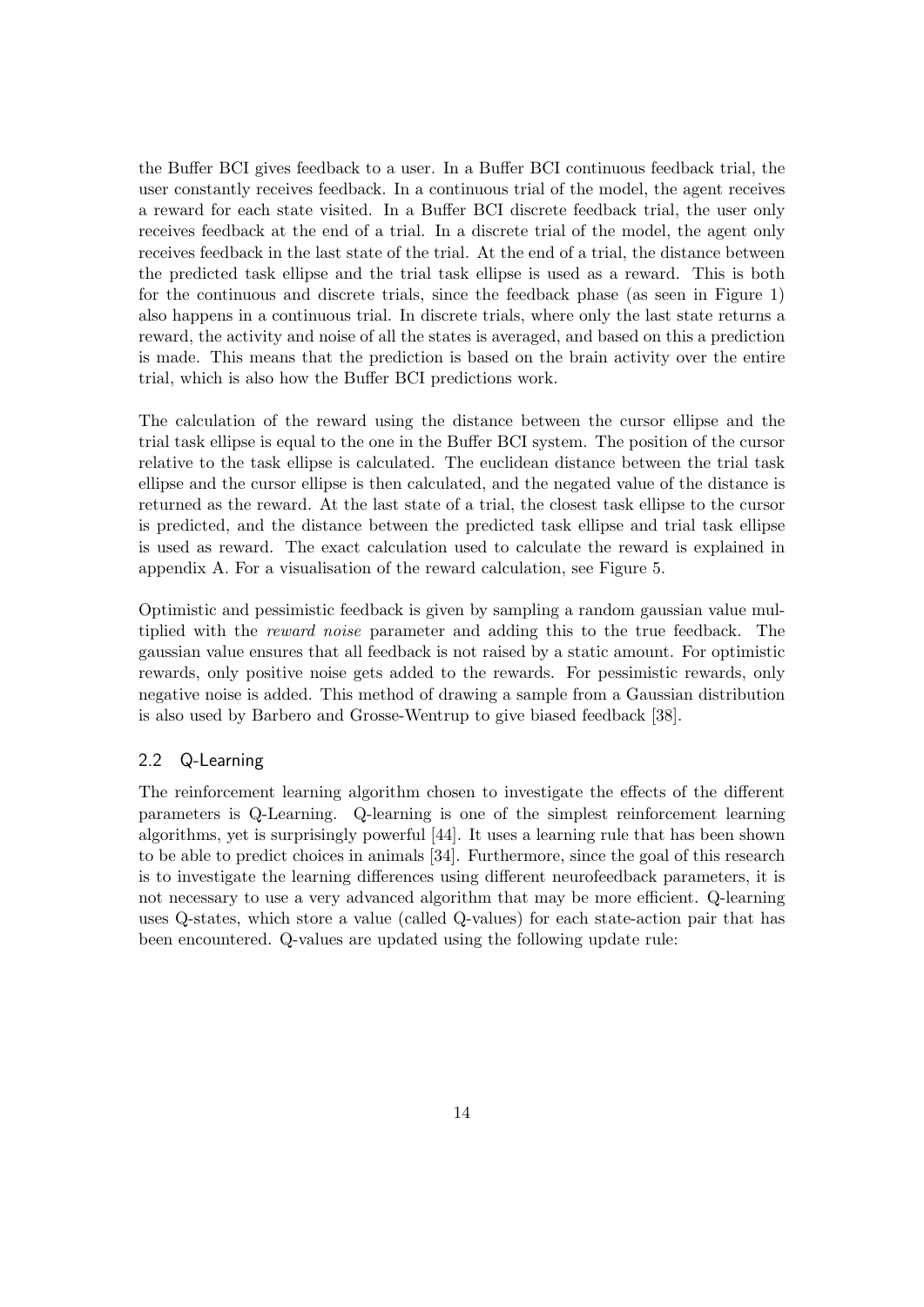$$
Q(s_t, a_t) \leftarrow Q(s_t, a_t) + Q(s_t, a_t) + Q(s_t, a_t) + Q(s_t, a_t) + Q(s_t, a_t) + Q(s_t, a_t) - Q(s_t, a_t) + Q(s_t, a_t) - Q(s_t, a_t) - Q(s_t, a_t) - Q(s_t, a_t) - Q(s_t, a_t) - Q(s_t, a_t) - Q(s_t, a_t) - Q(s_t, a_t) - Q(s_t, a_t) - Q(s_t, a_t) - Q(s_t, a_t) - Q(s_t, a_t) - Q(s_t, a_t) - Q(s_t, a_t) - Q(s_t, a_t) - Q(s_t, a_t) - Q(s_t, a_t) - Q(s_t, a_t) - Q(s_t, a_t) - Q(s_t, a_t) - Q(s_t, a_t) - Q(s_t, a_t) - Q(s_t, a_t) - Q(s_t, a_t) - Q(s_t, a_t) - Q(s_t, a_t) - Q(s_t, a_t) - Q(s_t, a_t) - Q(s_t, a_t) - Q(s_t, a_t) - Q(s_t, a_t) - Q(s_t, a_t) - Q(s_t, a_t) - Q(s_t, a_t) - Q(s_t, a_t) - Q(s_t, a_t) - Q(s_t, a_t) - Q(s_t, a_t) - Q(s_t, a_t) - Q(s_t, a_t) - Q(s_t, a_t) - Q(s_t, a_t) - Q(s_t, a_t) - Q(s_t, a_t) - Q(s_t, a_t) - Q(s_t, a_t) - Q(s_t, a_t) - Q(s_t, a_t) - Q(s_t, a_t) - Q(s_t, a_t) - Q(s_t, a_t) - Q(s_t, a_t) - Q(s_t, a_t) - Q(s_t, a_t) - Q(s_t, a_t) - Q(s_t, a_t) - Q(s_t, a_t) - Q(s_t, a_t) - Q(s_t, a_t) - Q(s_t, a_t) - Q(s_t, a_t) - Q(s_t, a_t) - Q(s_t, a_t) - Q(s_t, a_t) - Q(s_t, a_t) - Q(s_t, a_t) - Q(s_t, a_t) - Q(s_t, a_t) - Q(s_t, a_t) - Q(s_t, a_t) - Q(s_t, a_t) - Q(s_t, a_t) - Q(s_t, a_t) - Q(s_t, a_t) - Q(s_t, a_t) - Q(s_t, a_t) - Q(s_t, a_t) - Q(s_t, a_t) - Q(s_t, a_t) - Q(s_t, a_t) - Q(s_t, a_t) - Q(s_t, a_t) - Q(s_t, a_t) - Q(s_t, a_t) - Q(s_t, a_t) - Q(s_t, a_t) - Q(s_t, a
$$

Often, reinforcement learning algorithms are used in environments with a finite amount of states. Algorithms keep learning until the environment has reached a terminal state [31]. Such a subsequence, from a starting state to a terminal state, is called an episode. After the agent has reached a terminal state, the environment is reset, and the agent starts again from a starting state. For this model, the logical choice for episodes was trials, since trials are the time-bound subsequences of which a learning session consists. The goal of one trial is to improve the user's skill on one specific task. So one episode represents a single Buffer BCI trial. Such a trial consists of multiple states, which we call epochs. One epoch represents one brain measurement step. The amount of epochs in a trial and the modulation rate can be set in such a way that a trial represents a real Buffer BCI trial of several seconds. The starting states consist of a a random task, which doesn't change during the trial, and zero task activity and noise.

The values that are kept by the states (i.e. task activity and noise) are continuous, which means the amount of possible states that could be encountered is infinite. Since this allows for a too high space complexity, the states are discretised when stored as Q-states. The task activity and noise are summed and then rounded to one decimal place. This limits the complexity to a level that can still be run on a personal computer. This discretisation is done by the Q-learning algorithm, but has no effect on the model itself. The states itself still store continuous values, and calculating the reward is also based on these continuous values. This keeps the learning, and its limitations, separated from the model itself.

There is no real solution to the exploration vs. exploitation dilemma [31]. Suggested by Sutton, and the strategy most widely used in the literature, is the  $\epsilon$ -greedy strategy [45]. The  $\epsilon$ -greedy strategy makes use of the  $\epsilon$  parameter. This parameter determines how often the agent explores (i.e. chooses a random action) versus exploiting known knowledge. If this parameter is set to 50%, every other action will be random. Since this method is simple and effective, and there are no obvious better alternatives, this method is used by the Q-learning agents in the experiments.

#### 2.3 Parameters

This paragraph states the parameter settings used in the experiments. Four tasks are used in the experiments, as all the research done by the group uses four tasks. These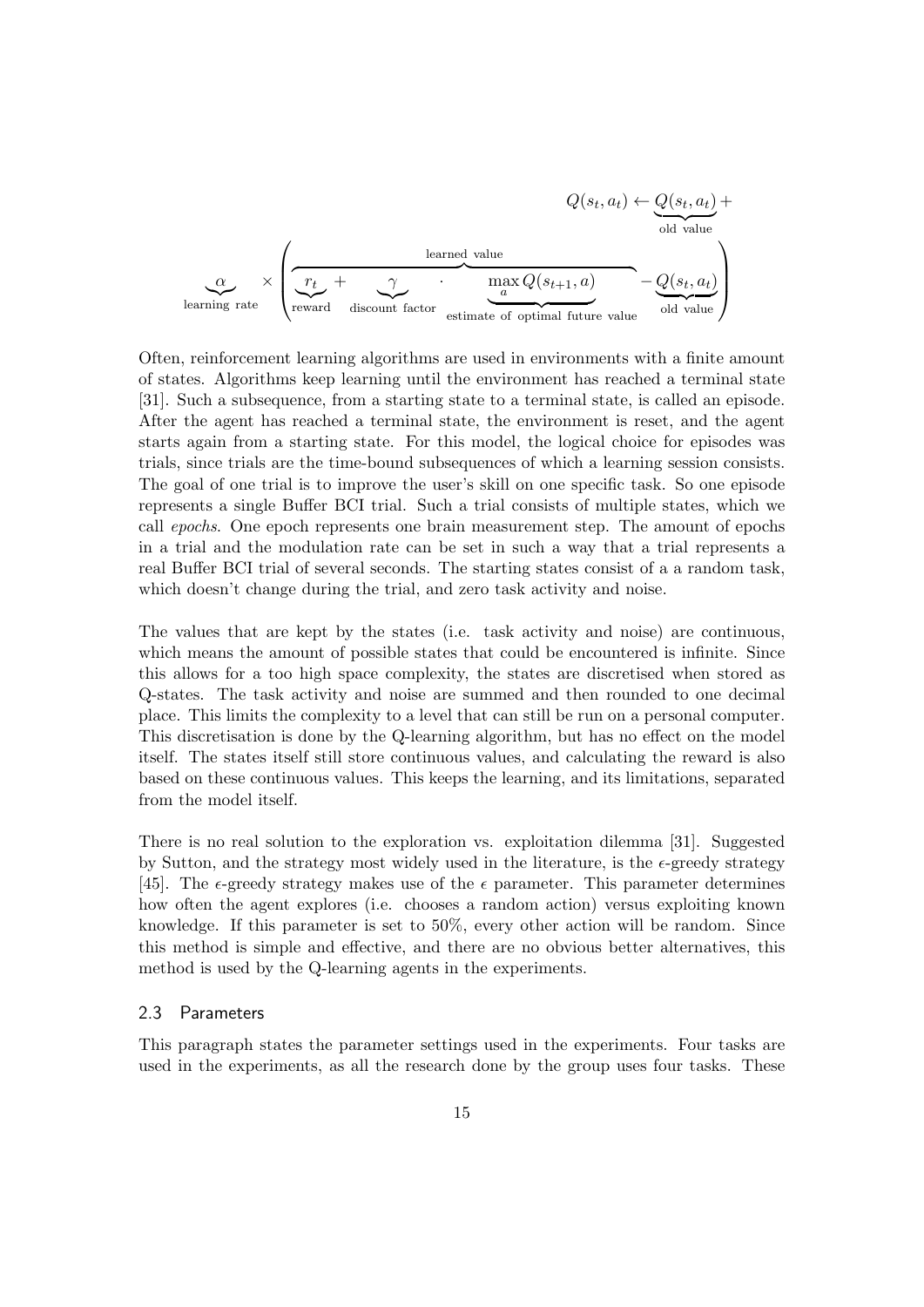tasks can be named (e.g. left hand IM, right hand IM, etc.), but basically represent four arbitrary tasks that induce ERDs in the brain of the user. The value of the modulation rate determines the complexity of the model. The lower the modulation rate, the higher the complexity of the model since there will be more discrete steps to get to full activity in a task. For these experiments it has been set to 0.25. This means that there are four actions needed to get to full activity in one task. Pfurtscheller and Neuper (2001) state that it takes 250-500ms from cue-onset to discriminate between right and left hand imagined movement [46]. Using this information, and figure 2, we make the assumption that it takes 0.25 seconds to go from zero activity to full activity in one task. Since a trial is meant to represent a real BCI trial of 5 seconds (see Figure 1), to have one trial represent 5 seconds it consists of  $5 \div 0.25 \div 0.25 = 80$  epochs. dvCalFactor has been set to 6, which for task activity of one task at  $100\%$  activity and three tasks at  $0\%$  will return a prediction of 99% for the task that is being performed.

There are several Q-Learning parameters that normally have to be set in a way that optimises learning in a certain environment. Often, these are set using trial-and-error [31]. However, since it's not needed to optimise the learning in this research, these parameters do not have to be fine-tuned. The learning rate  $\alpha$ , determines how valuable new information is to the learner [31]. If  $\alpha$  is set to a high value, recent rewards weigh more heavily than long-past ones, and newly acquired information will override old information. The learning rate  $\alpha$  has been set to the standard value of 0.1 [31]. The discount factor  $\gamma$ , determines the importance of future rewards. A high discount factor will make the agent strive for long-term rewards, since the rewards of the possible future states will weigh more heavily. The discount factor  $\gamma$  has been set to 0.9. The last parameter that needs to be set is the exploration rate,  $\epsilon$ . The exploration rate determines how often the agent will explore a random action to see if that action might be more profitable than ones already encountered [45]. A low exploration rate will lead to higher short-term rewards, but might be bad in the long-term since actions that may be more valuable are not explored. The exploration rate  $\epsilon$  has been set to 0.1, one out of every ten actions a random action is performed.

#### 2.4 Analysis

After every episode (i.e. trial), the policy generated by the learner is evaluated. The policy is a mapping of a state to the action with the highest Q-value in that state [31]. The policy is evaluated on all four tasks by performing the action returned by the policy for each state encountered. If the policy does not contain a certain state, a random action will be performed. The cumulative reward over these four trials is the evaluation score. The number of trials to run for an experiment is determined by hand, by doing a number of test runs to see how many trials are needed before the learning rate converges (i.e. the agent has approximately maximised his learning). Since there is an element of randomness (i.e. the selection of actions) to the Q-learning agent, the experiment will be run 60 times, to ensure that meaningful results are obtained. Each agent represents a subject, and groups of subjects with different model parameters will be compared. The metric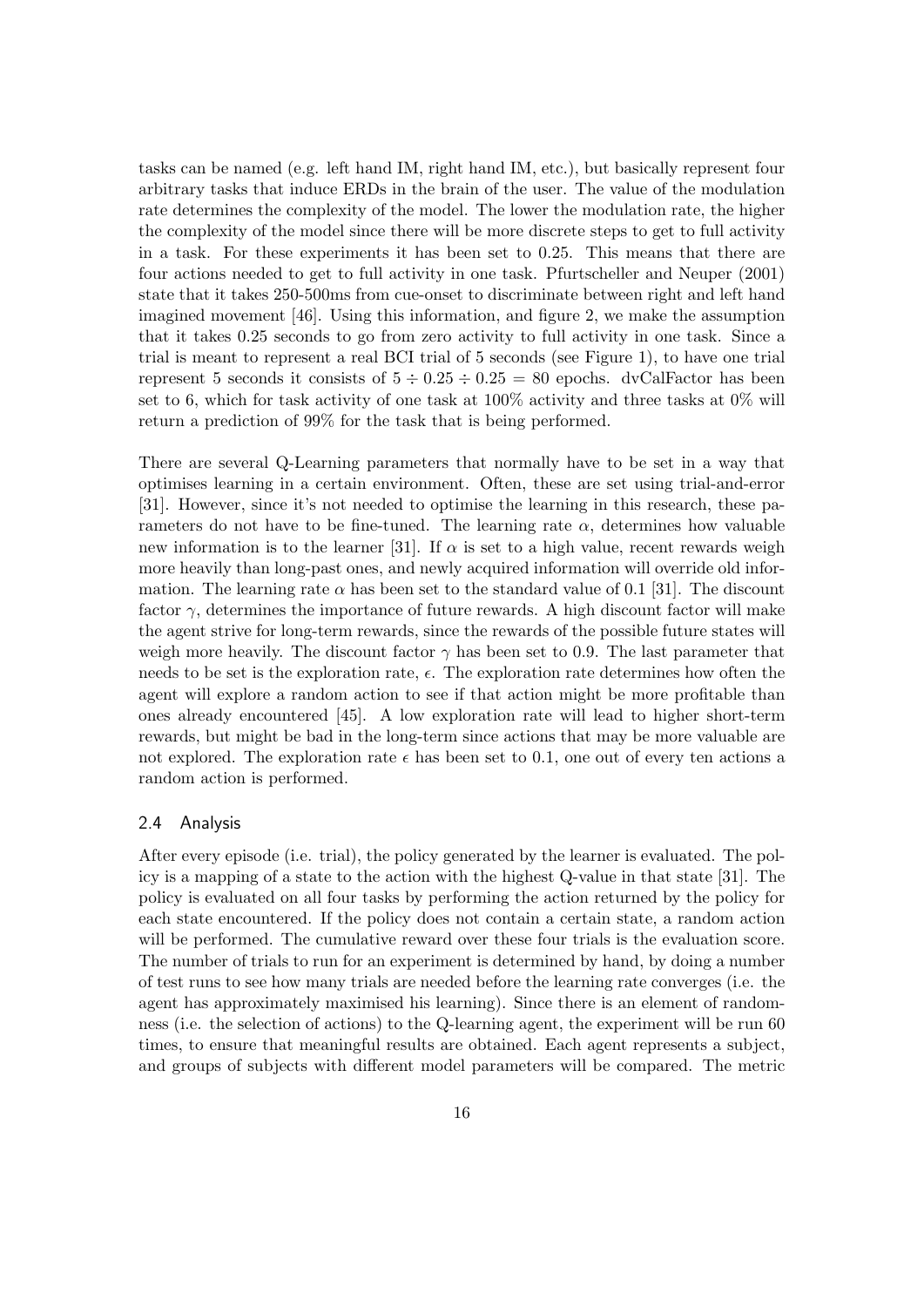

Figure 6: Visualisation of the convergence threshold. The amount of trials it takes an agent to cross the convergence threshold is the measure used to compare conditions: the trials-to-convergence.

that is used to compare different groups of subjects is called the trials-to-convergence. The lower the trials-to-convergence is, the faster the agent will have learned.

Sixty agents are trained, and after every trial their policy is evaluated, which results in a score for every trial. The scores for these sixty agents are then averaged. The score over the last 1000 trials (when the learning rate has converged) is averaged, which results in the average convergence score. 95% of this score is used as the convergence threshold, to make sure that each agent reaches it. The convergence threshold is the threshold by which each agent has approximately maximised his learning, see Figure 6 for an example of the convergence threshold. For each agent the trials-to-convergence measure is then calculated, by counting the amount of trials it takes for the agent to cross the convergence threshold. This results in a single measure of learning for each agent: the number of trials to convergence. But the value of the convergence threshold is also important, since a very high amount of noise may lead to agents converging at a very low level of performance. The value of the convergence threshold will also be reported, and we call this value the performance-at-convergence.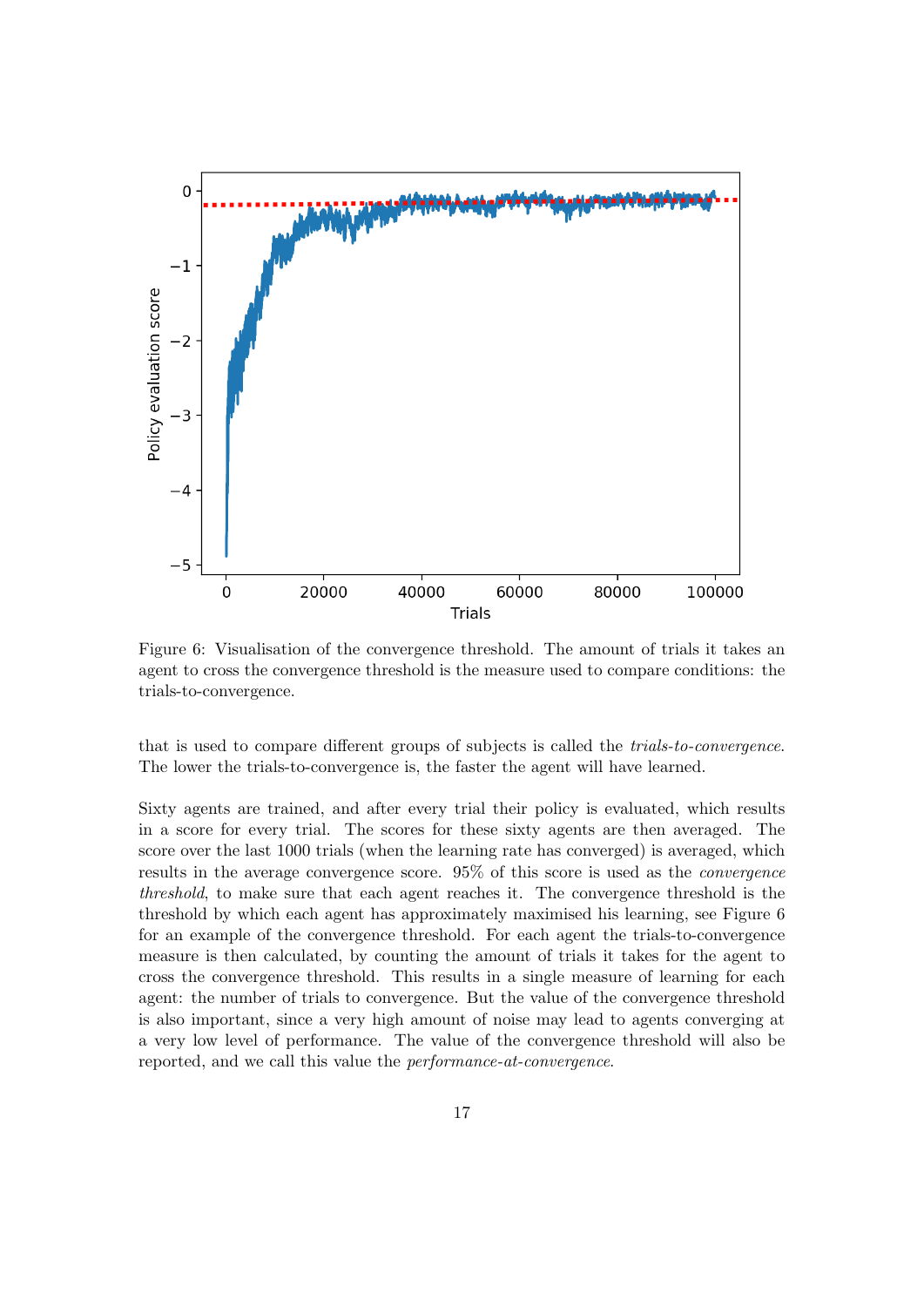Theoretically, given enough time, every agent should be able to obtain optimal performance. Since noise is gaussian, after enough trials the noise should have canceled out and the real optimal actions will be known to the agent. However, as can be seen in Figure 6, it takes a lot of trials for the noise to completely cancel out, at 100,000 trials the performance still fluctuates. Yet, the agent in the figure has approximately converged, performance is very close to optimal and is relatively stable. The optimal performanceat-convergence for continuous feedback equals -6, but will be reported as 0 (i.e. 6 will be added to all performance-at-convergence measures), so that performance can be more easily compared. The optimal performance-at-convergence for discrete feedback is 0.

To investigate the effects of continuous and discrete feedback on learning, a Student's ttests will be used if the data conforms to the following requirements: 1) the data follows a normal distribution, 2) the two samples have equal variances [47]. Normality of the data will be tested using the Shapiro-Wilk test, which has been shown to be the most powerful normality test [48]. Equivalence of variances will be tested using Levene's test for equality of variances [49]. If the data is normal but the two groups do not have equal variances, Welch's t-test will be used, which is more reliable for samples with unequal variances [50]. If the data turns out to not be normally distributed, the non-parametric Mann-Whitney U test will be used. They will be compared while keeping other variables static, so the continuous and discrete groups will be compared without any noise.

Since different levels of optimism and pessimism in the feedback might have different effects, experiments will be run with increasing amounts of optimism and pessimism (starting with 0.01, and repeatedly multplying by 2). The means for these different levels will be compared to see which level of optimism and pessimism has the most effect, using a boxplot. To see if optimistic and pessimistic reward noise have an effect, the factor of noise to compare is selected by plotting the different levels and choosing the trials-to-convergence mean that is the lowest of the different levels. This level will then be compared to the neutral condition for both the optimistic and pessimistic feedback conditions using either a Student's t-test or Mann-Whitney U test, depending on the requirements mentioned above.

To investigate the effect of noise on learning, we are interested in the correlation between the signal-to-noise ratio (i.e. the amount of system noise) and the rate of learning (i.e. trials-to-convergence). Increasing levels of noise will be investigated, starting at 0.001 and multiplying this by 2 repeatedly. The data will first be tested for normality using the Shapiro-Wilk test. The data will also be screened graphically to determine how the speed of learning and amount of noise are related, and different curves will be fit to determine what relationship describes the data best. Depending on the outcome of the screening, either Pearson's correlation coefficient (for a possible linear relationship) or Spearman's rank correlation coefficient (for a non-linear relationship) will be calculated. Since Spearman's rank-order correlation is non-parametric, normality is not a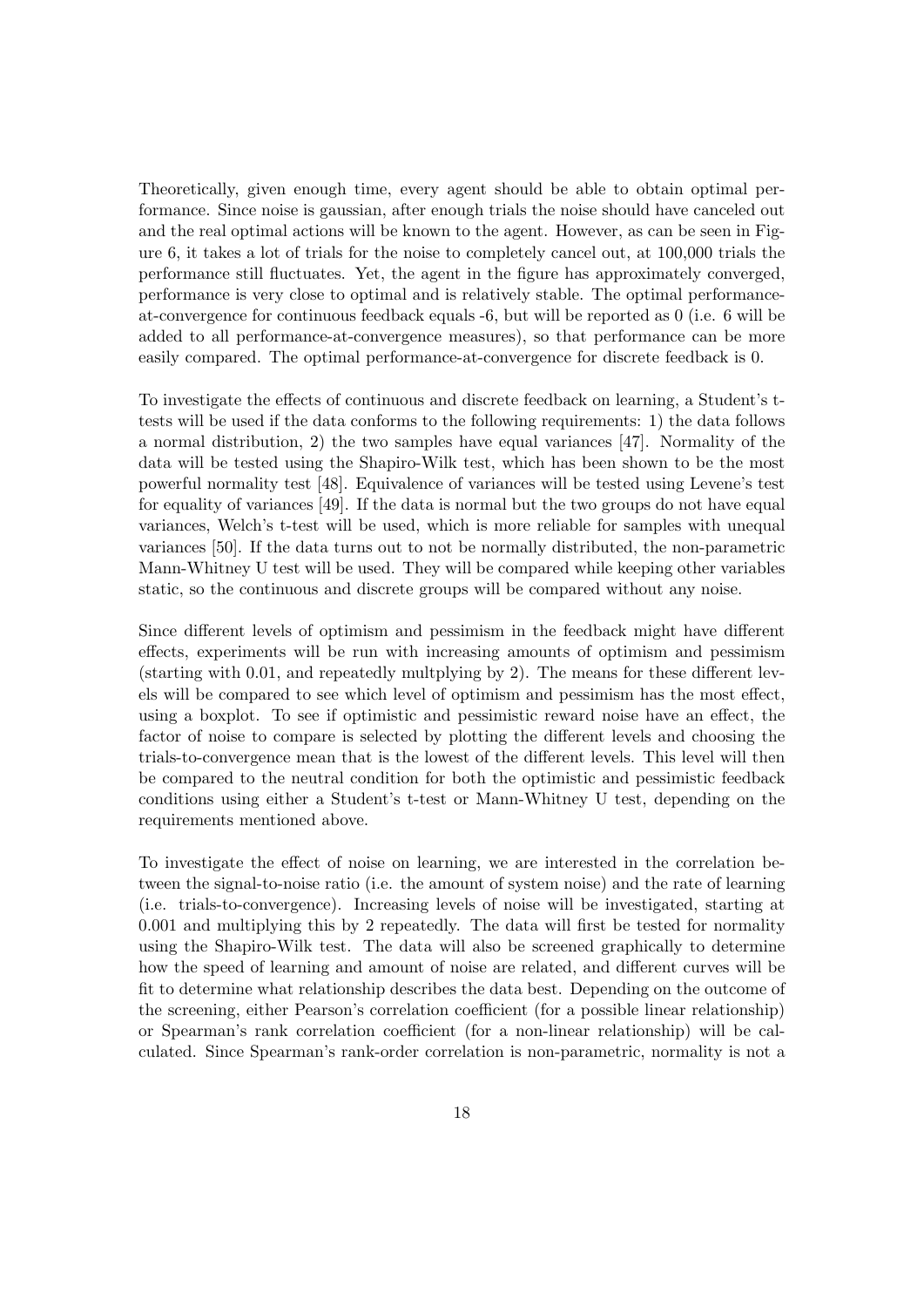

Figure 7: Graph of the continuous and discrete feedback conditions. The height of the bars represents the mean trials to convergence for each condition, and the error bars depict the standard deviation for each condition. The two conditions are compared with system noise set to 0.

requirement for the data, whereas it is a requirement for Pearson's correlation coefficient [51]. The results of the curve fitting will also be reported to illustrate the relationship between the two variables. To investigate a possible interaction between noise and continuous and discrete feedback, a two-way ANOVA will be used. ANOVA has the same assumptions as the Student's t-test, but since this question cannot be empirically investigated, ANOVA will be used regardless of the shape of the data. Ellis (2013) states that if one of the assumptions is violated, the p-value might not be trustworthy anymore [52], but in this case we can accept this. We are interested in a possible interaction effect.

All code used in the experiments and analysis can be found at https://gitlab.socsci.ru.nl/d.roos/bcirflearning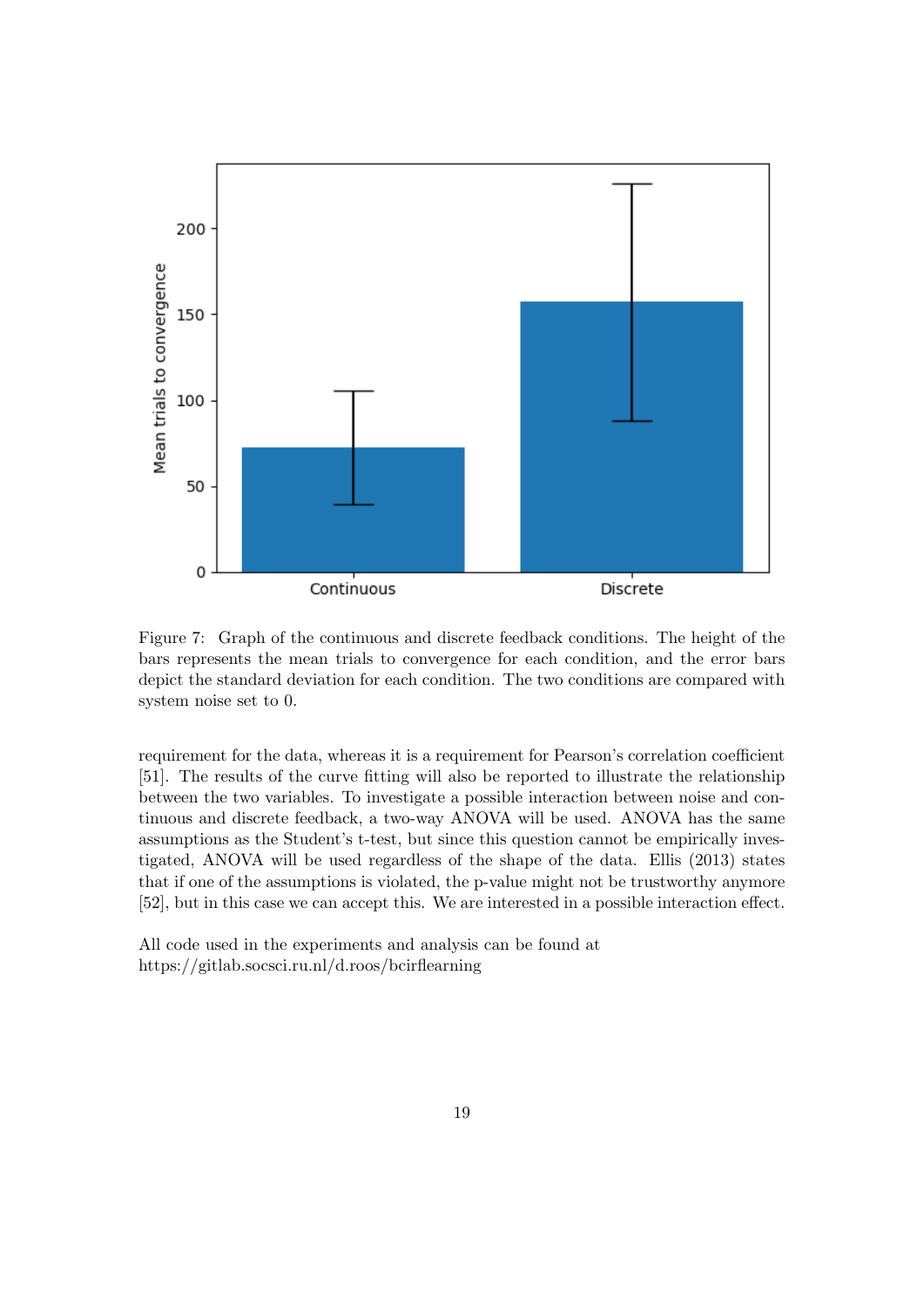## 3 Results

#### 3.1 Continuous vs. discrete feedback

We compare the trials-to-convergence for continuous and discrete feedback with zero system noise and zero reward noise. After removal of outliers, both the continuous and discrete feedback conditions turn out to be normally distributed (Shapiro-Wilk df  $=$ 60,  $p = .075$  and df = 56,  $p = 0.094$  respectively). This means that depending on the variance, either a Student's t-test or Welch's t-test can be used. The variances of both groups can not be assumed to be equal  $(F = 13.473, p \mid .001)$ , so Welch's t-test will be used. The hypothesis is that learning will be faster in the continuous feedback condition than in the discrete feedback condition, so a one-tailed test will be performed  $(H_1: \mu_{\text{continuous}} \leq \mu_{\text{discrete}})$ . According to Welch's t-test, the mean of the continuous feedback condition is significantly lower than the mean of the discrete feedback condition  $(t(93.906) = -9.023, p < .001)$ . See Figure 7 for a visualisation of the results for the two feedback conditions. The performance-at-convergence for the continuous condition is optimal, at 0, and for discrete feedback it is very close to optimal, at -0.03.

#### 3.2 Optimistic and Pessimistic feedback

Since optimistic and pessimistic feedback might have different effects depending on the level of optimism or pessimism, we want to investigate what level is optimal to learning. We do this by boxplotting the different levels and choosing the level with the highest rate of learning (i.e. lowest average trials-to-convergence). At .04 optimistic reward noise we find the lowest average trials-to-convergence  $(M = 43.72, SD = 21.514)$ , so this level of reward noise will be used to compare optimistic and pessimistic feedback with neutral feedback. System noise is set to 0 for the optimistic, pessimistic and neutral groups. It is hypothesized that both optimistic and pessimistic feedback will lead to slower learning than neutral feedback  $(H_1 : \mu_{\text{optimistic}} \leq \mu_{\text{neutral}}, H_2 : \mu_{\text{pessimistic}} \leq \mu_{\text{neutral}})$ . The neutral condition (i.e. normal feedback) is normally distributed (Shapiro-Wilk p > .05). The optimistic feedback condition is normally distributed after removal of outliers (Shapiro-Wilk  $p > .05$ ), so a Student's t-test can be performed. Levene's test for equality of variances is significant ( $F = 18.208$ ,  $p < .001$ ), so equal variances cannot be assumed. According to Welch's t-test the mean of the optimistic condition is significantly lower than the mean of the neutral condition  $(t(96.725) = -5.987, p < .001)$ . The pessimistic feedback condition is normally distributed (Shapiro-Wilk  $p > .05$ ). Levene's test for equality of variances is insignificant  $(F = 3.034, p > .05)$  so equal variances can be assumed. The Student's t-test shows that the mean of the pessimistic feedback condition is significantly higher than the mean of the neutral condition  $(t(118) = 14.739, p <$ .001). See Figure 8 for a visualisation of the results for the three feedback conditions. The performance-at-convergence for both conditions is optimal (i.e. both are 0).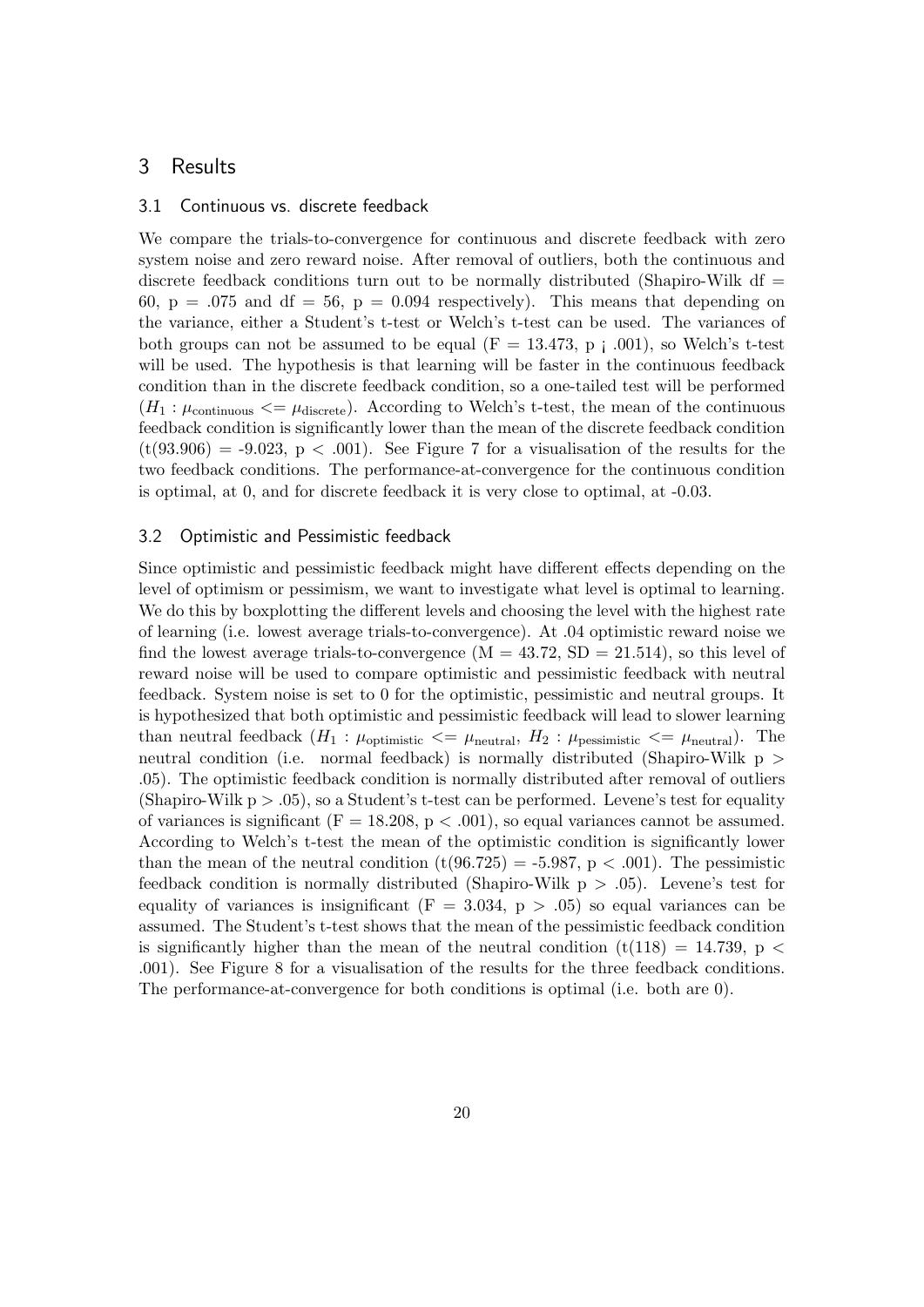

Figure 8: Graph of the optimistic, neutral, and pessimistic feedback conditions. The height of the bars represents the mean trials to convergence for each condition, and the error bars depict the standard deviation for each condition. The three conditions are compared with system noise set to 0.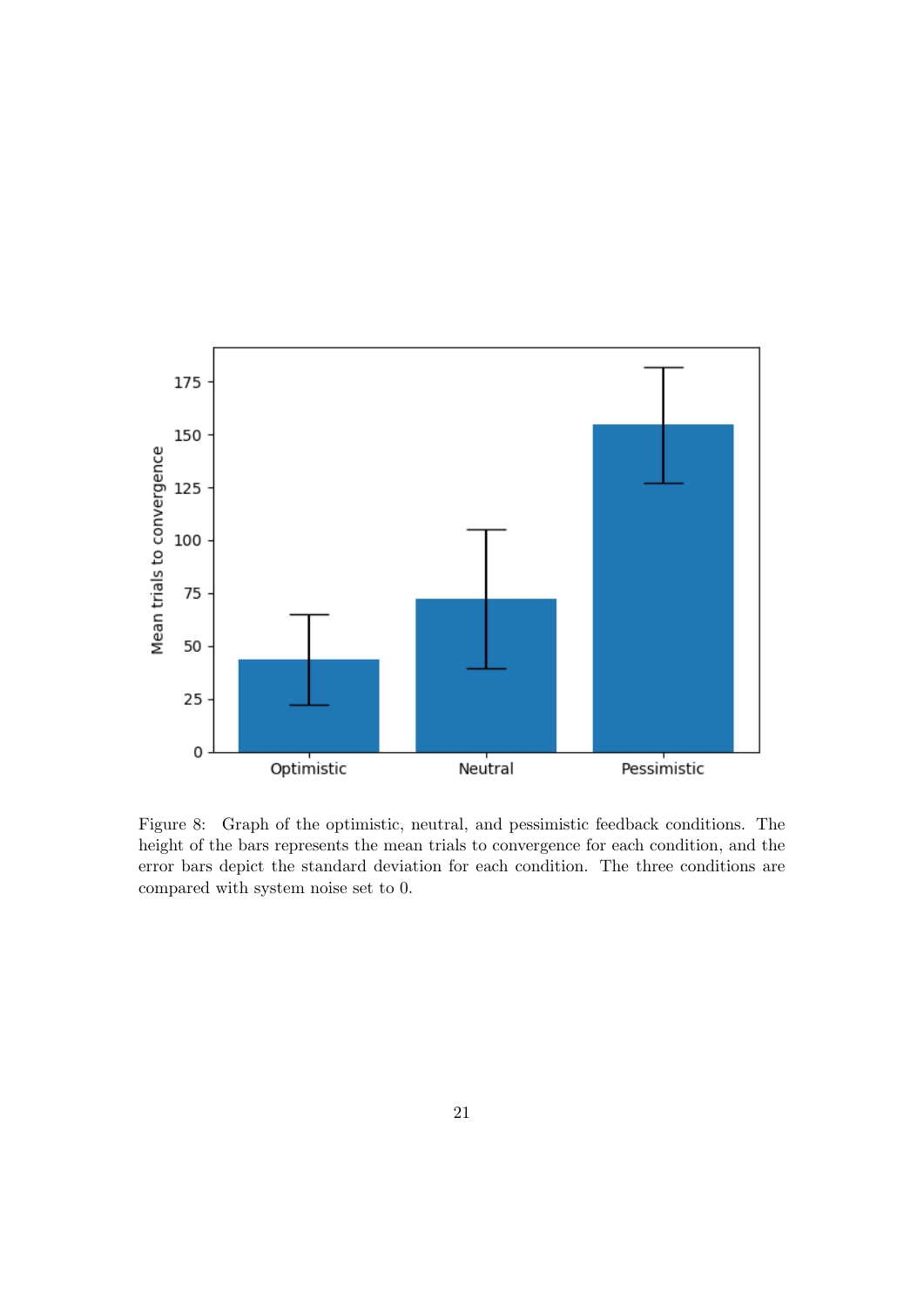

Figure 9: Graph of quadratic curve fitted to the continuous data with increasing amounts of system noise.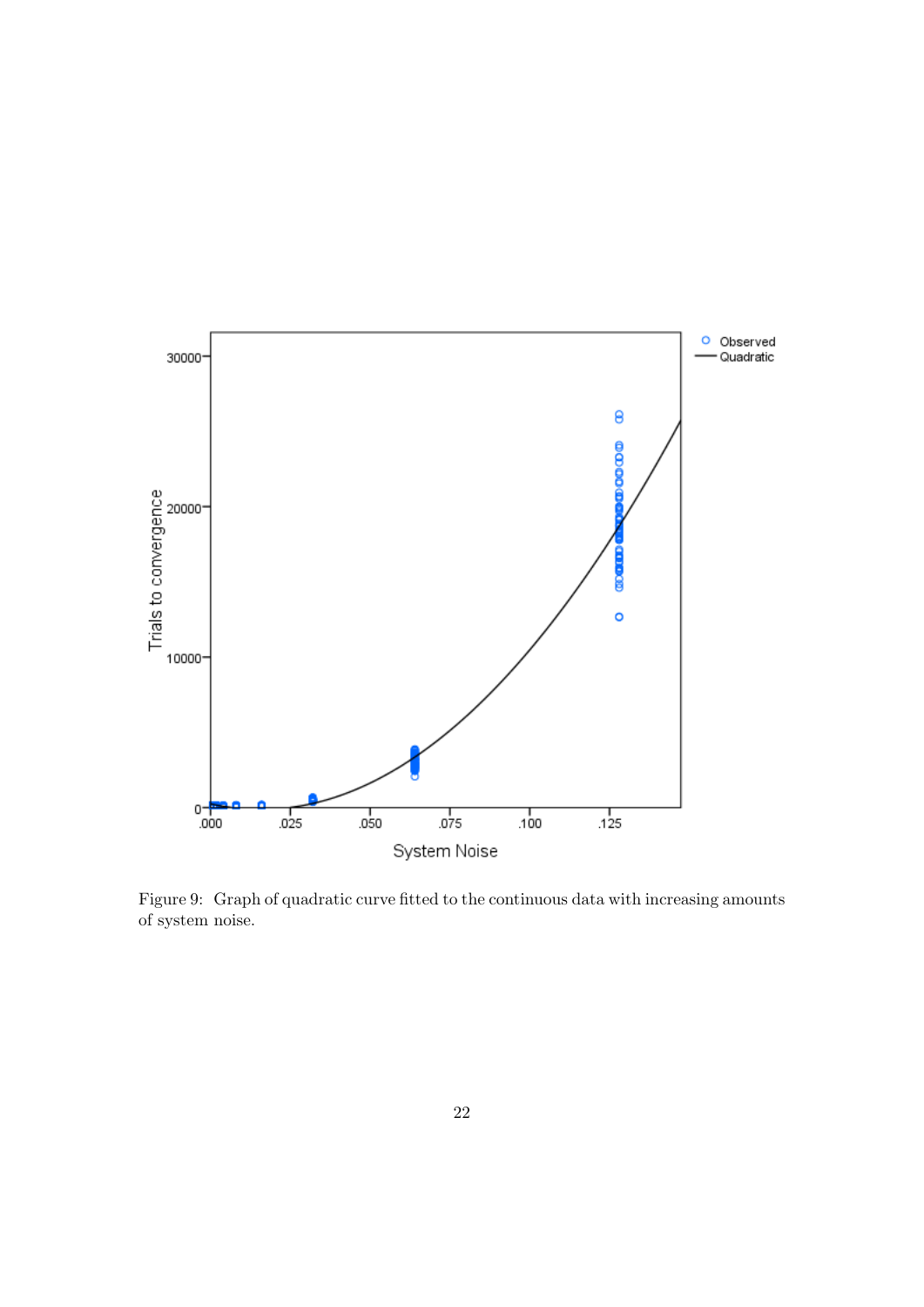

Figure 10: Plot of the interaction effect between type of feedback and amount of system noise. The effect of noise seems to get bigger for discrete feedback than continuous feedback as the noise increases.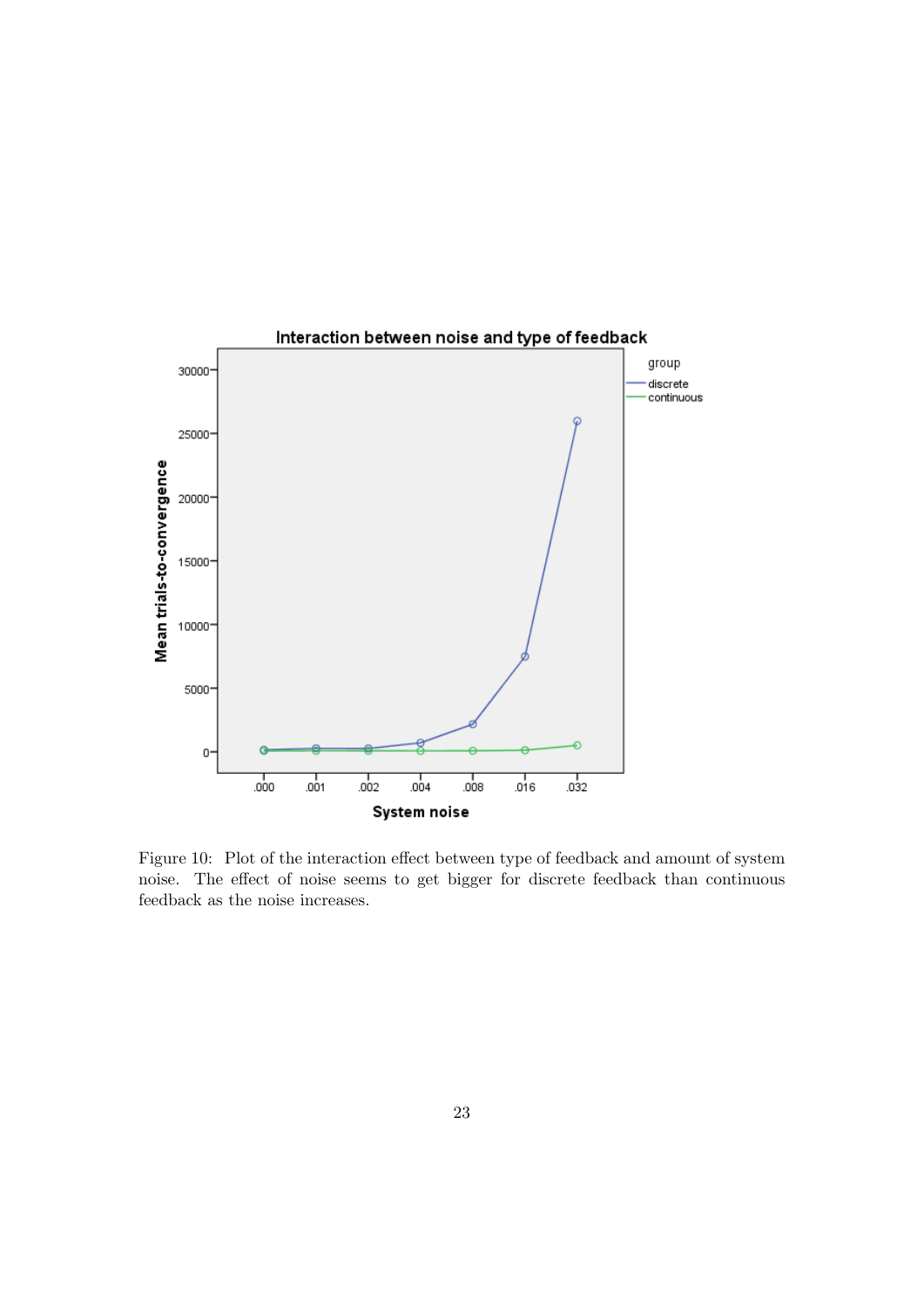#### 3.3 The relationship between system noise and rate of learning

For the continuous data we investigate noise levels starting at 0.001 up to 0.128, in steps multiplied by 2 (i.e. 0.001, 0.002, 0.004 etc.). It is found that the data is not normally distributed (Shapiro-Wilk  $p < 0.001$ ), so the Spearman's rank correlation coefficient will be used regardless of the type of relation between the variables. Using curve fitting we find that the data is very well described by a quadratic relationship  $(F(537) = 9393.295,$  $p < .001$ ,  $R^2 = 0.972$ ). A visualisation of this quadratic curve fitted to the data can be seen in Figure 9. Since the data is best described by a non-linear relationship, we use Spearman's rank correlation coefficient to determine the correlation. We find a significant positive monotonic relationship between trials-to-convergence and system noise, as given by Spearman's rank correlation coefficient ( $N = 540$ ,  $\rho = .802$ ,  $p < .001$ ). For discrete data we investigate noise levels starting at 0.001 up to 0.064, since noise levels higher than 0.064 take too long to run. We find that the data does not have a normal distribution (Shapiro-Wilk  $p < 0.001$ ). So the Spearman's rank correlation coefficient will be used regardless of the type of relation between the variables. We find that this data also fits a quadratic relationship very well  $(F(477) = 5151.391, p < .001, R^2 =$ 0.956). There is a significant positive correlation between time-to-convergence and system noise as given by Spearman's rank correlation coefficient (N = 480,  $\rho = .937$ , p < .001).

If we express the noise as a noise-fraction (i.e.  $noise/(noise + signal)$ ), a quadratic relationship still has the best fit (F(537) = 9054.314, p < .001,  $R^2 = 0.971$ ). However, the effects of noise have only been measured up to the noise level of 0.128. When the amount of noise gets higher it may be possible that a linear relationship is a better fit, but to test this more data would be needed. For the data that is available, a quadratic relationship is almost a perfect fit. Up to the level of 0.064 system noise, the performance-atconvergence is optimal. At a system noise level of 0.128 the performance-at-convergence is -9, which is still close to optimal. But at this level of noise the performance still fluctuates at 80,000 trials, to get a better performance-at-convergence the agents would need to train for more trials. From the two-way ANOVA with type of feedback and amount of noise, we find a significant interaction effect between noise and type of feedback  $(F(6))$  $= 818.453$ , p < .001,  $eta^2 = .856$ ). See Figure 10 for a plot of the interaction effect.

#### 4 Discussion

In this discussion I will try to answer the research questions using the results, existing literature, and the results of the other group members.

The results show that the continuous feedback condition has a significantly higher learning rate (i.e. lower average trials-to-convergence) than the discrete feedback condition. This is to be expected accounting for how Q-learning works, since feedback is slower which means that the agent will need more training to get to the same level of perfor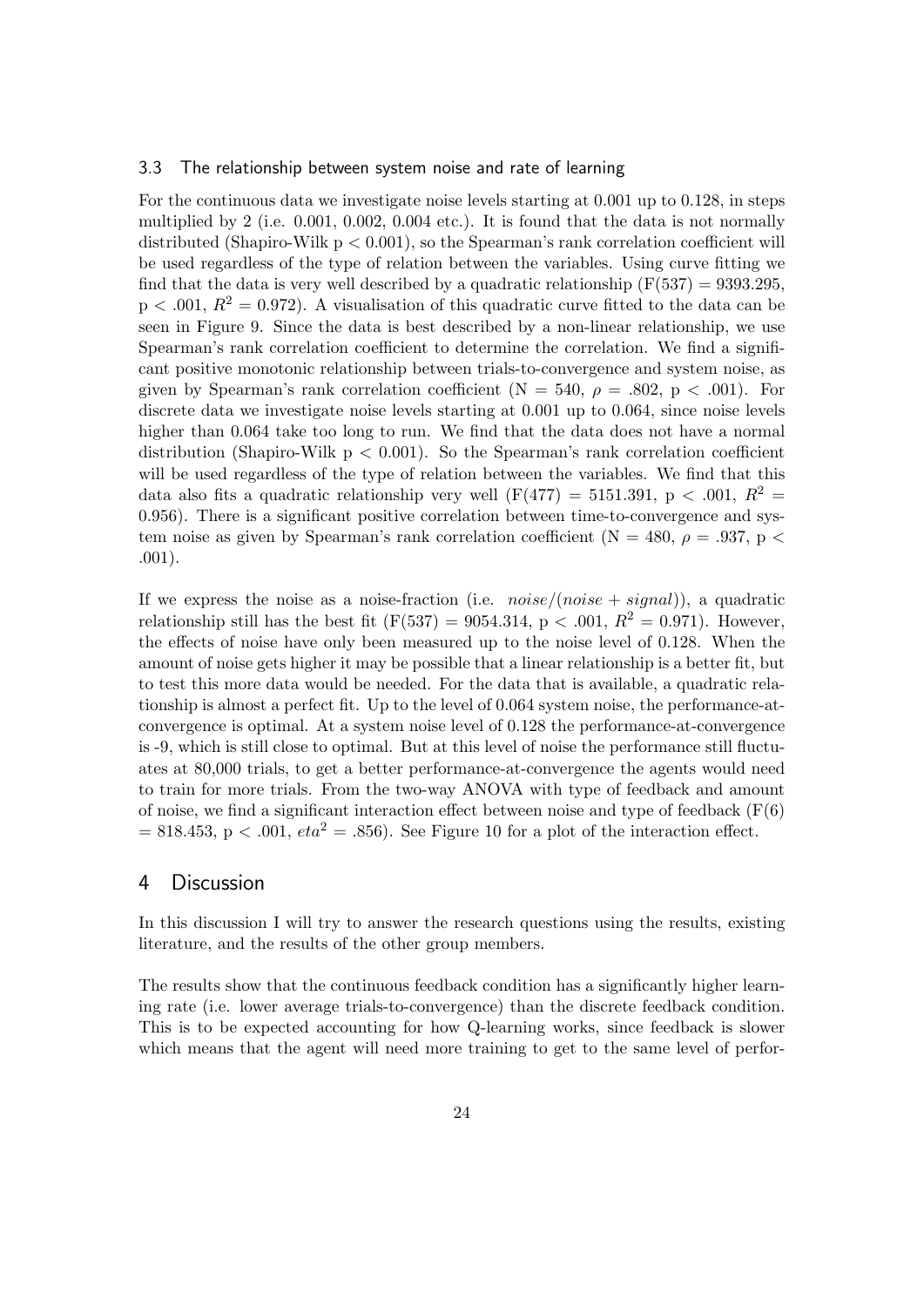mance. Neuper et al. (1999) suggest that continuous feedback leads to more efficient BCI learning than delayed discrete feedback [36], while McFarland et al. (1998) show that continuous feedback can have either a facilitory or inhibitory effect depending on the learner. The literature is not yet sure about what kind of feedback leads to the most efficient BCI learning, but multiple factors might be in play. Since continuous feedback provides constant cursor movement, this might distract the user or lead to EEG responses that interfere with BCI control. Continuous feedback might decrease the signal-to-noise ratio, leading to worse performance. Especially in the beginning, when a user is not yet proficient in controlling a BCI and thus producing strong brain signals, this might work detrimental. Since motivation plays an important role in training [39], the most important thing for a new user might be to avoid demotivation. Discrete feedback may help with this aspect, since one can argue that this leads to a higher signal-to-noise ratio, and thus to better results for a new user. The results by Jordy Ripperda were insignificant due to too few test subjects, so there is no real point in comparing the model's results with his.

The results of the optimistic and pessimistic feedback experiments are surprising. Since both are essentially noisy rewards, it was hypothesized that both would lead to slower learning than the neutral condition. However, this turned out to be wrong. Optimistic feedback at a level of .04 (which had the lowest mean trials-to-convergence), turns out to be more efficient than the neutral condition. Barbero and Grosse-Wentrup (2010) hypothesize that biased feedback is especially helpful by increasing motivation when a user is not yet proficient at controlling a BCI. When a user is already capable, they found that biased feedback resulted in slower improvement. Pessimistically biased feedback has not been investigated, but one can argue that this would have a demotivating influence and thus lead to slower learning. The model's result show that pessimistic feedback at a level of .04 is slower than neutral feedback. It turns out that these results can be explained by how the model works. Because of the way predictions are calculated, even performing a correct action, the highest reward an agent can receive is negative. This means that if the agent performs a correct action for the first time, because of the  $\epsilon$ -greedy strategy, all the other actions will be tried first, since they still have a Q-value of 0 while the Q-value of the correct action now has a slightly negative value. When giving optimistic rewards, the correct action will lead to a slightly positive Q-value. Because of greedy actions, this action will be performed from that point on, leading to faster learning. For pessimistic rewards, the correct action will be more negative than they are in the neutral feedback condition. This means that there's a higher chance that the correct action will lead to a lower reward than an incorrect action. If this happens, learning slows down, which explains the slower learning in the pessimistic feedback condition. The results from the pessimistic feedback condition follow the hypothesis, the negative rewards do not affect this condition. Negative rewards lead to exploration, since actions that have not been tried yet will always have a higher Q-value than actions that have been tried. The opposite happens when rewards are positive, where the action performed first will always be the greedy action until other actions have been performed. The odds of this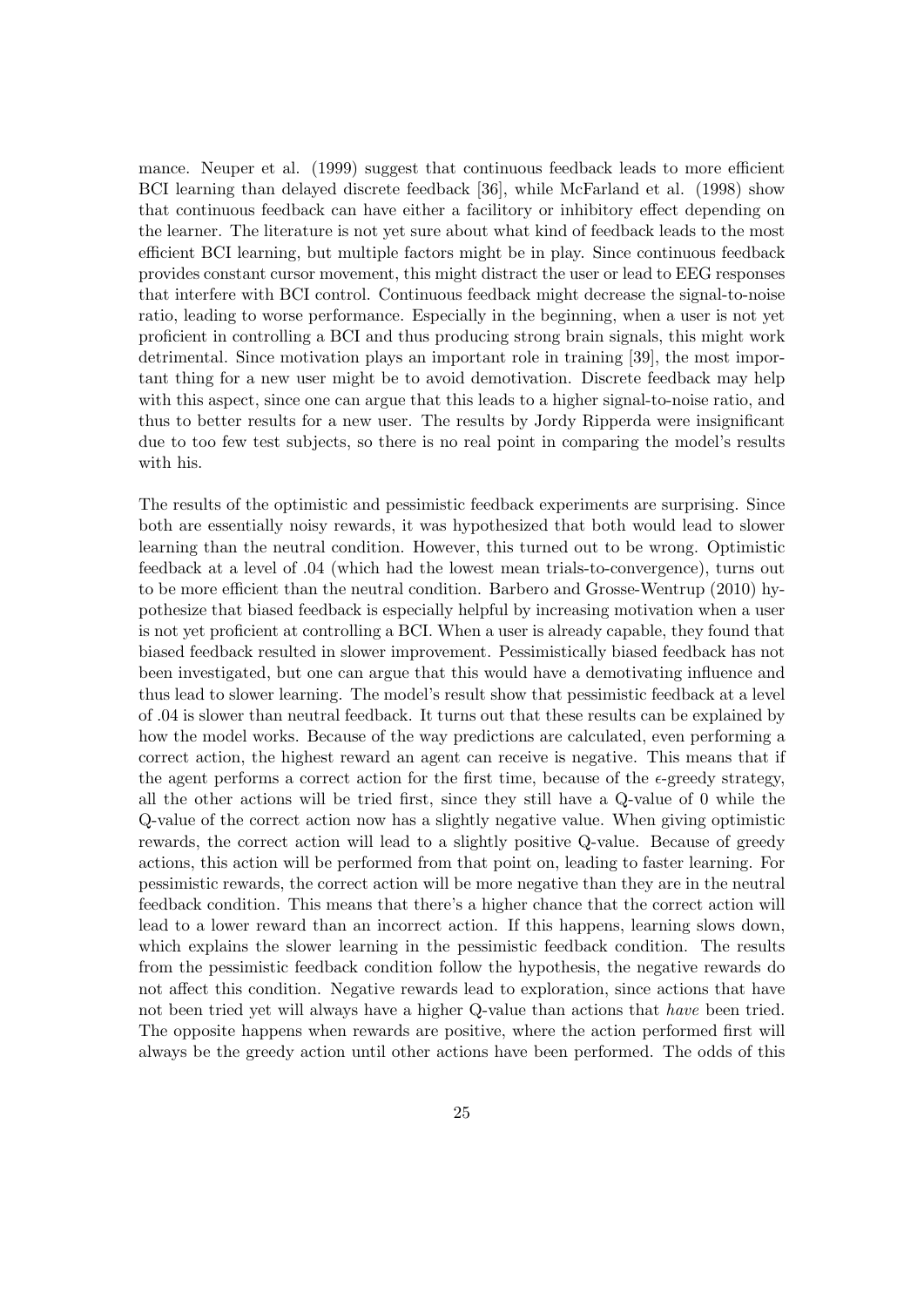happening depend on  $\epsilon$ . So these results are explained by the use of negative rewards. The Q-learning algorithm still functions correctly, but the results of the optimistic feedback condition are a side-effect. One could expect that the hypothesis, optimistic and pessimistic feedback leading to slower learning, holds when the rewards are all positive.

Unsurprisingly, as the signal-to-noise ratio decreases, the learning rate also decreases. What is surprising, is that this relation follows an almost perfect quadratic equation. As the noise increases, the learning rate decreases quadratically. This means that low levels of noise are not that detrimental to learning, but as the noise increases, the effect of noise on learning will get bigger and bigger. So minimizing the signal noise should be one of the goals of BCI research, because it can have a big effect if the amount of noise is large enough. System noise seems to have a bigger effect on learning in the discrete feedback condition than the continuous condition. Possibly the effect of system noise also cancels out the rewards in the continuous condition, whereas in the discrete feedback any noise at the last state in the trial leads to an incorrect reward. Since the agent receives much less rewards in the discrete feedback condition, this might explain why the effect of noise is bigger in the discrete condition than in the continuous condition.

Although it is difficult to compare the results gained using the model with empirical results since research in this area is scarce, the model seems to reflect empirical data rather well. A lot of factors such as motivation or natural skill are not included in this model, yet the results are comparable to empirical data. I believe the current model reflects BCI learning relatively well, considering that it can represent different brain states (i.e. task activity), noise, and can be used to investigate different neurofeedback parameters such as continuous and discrete feedback and investigate the effect of noise to BCI learning. Although the model can still be improved, I believe this model provides a nice basis for further research, especially when the rewards are changed to be positive.

#### 4.1 Future Work

Since the results for the optimistic and pessimistic feedback condition are a side-effect of the negative rewards, a better way of calculating rewards can be a future improvement. There's a good argument for the way rewards are calculated in the current model, so finding a way to calculate positive rewards that makes as much sense as these negative rewards may be difficult. But if done correctly, the optimistic and pessimistic feedback conditions can be investigated correctly.

Currently the model uses basic Q-states to store the value. This really limits the complexity of the model due to the amount of states that can be stored. It also does not reflect how a human brain learns skills, since a human is able to generalize its knowledge, which an agent is not able to do using a tabular method of storing Q-values. A better alternative would be function approximation, which allows the agent to generalize its stored knowledge [31]. Neural networks may be a perfect form of function approximation for this model, since they are based on neurons in the human brain [53]. Using such a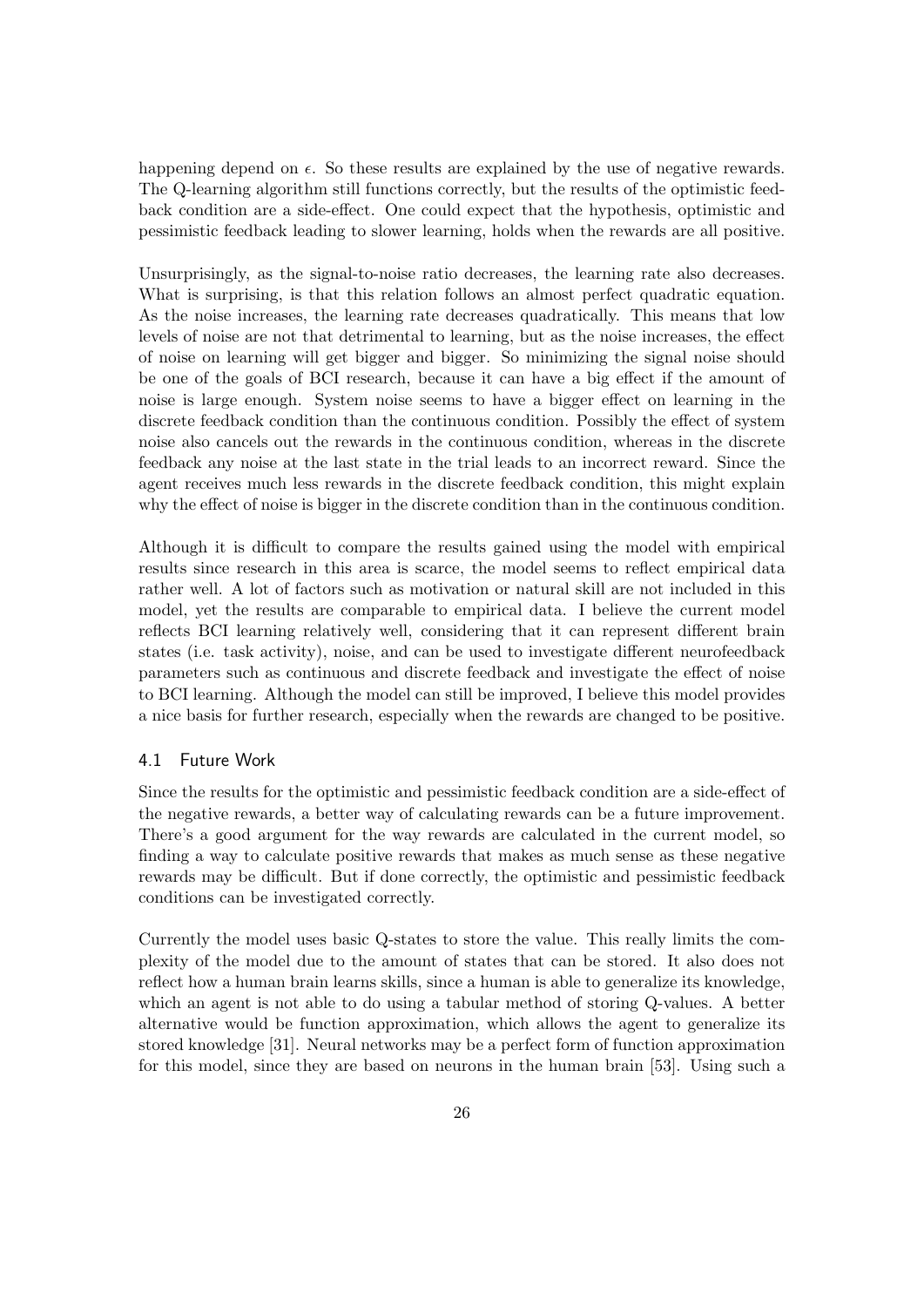form of function approximation would also allow the use of a continuous Markov Decision Process [31]. This could be an additional improvement to the current model, since the human brain does not run in discrete steps and this would increase the complexity of the model to be closer to the complexity of the human brain.

Additionally, a form of motivation could be added. As mentioned above, motivation plays a large role in skill learning in humans. The reason optimistically biased feedback improves learning in beginning users may be explained largely due to motivation. To simulate these effects motivation should be added to the model, leading to results that better reflect empirical data. Anoter possible improvement is separating the tasks from multiple actions. Neuper et al. (2005) show that the BCI performance of subjects using imagined movement is very reliant on the way they perform these tasks [54]. Kinesthetic motor imagery, where a user imagines actually moving a limb, performs much better than visual-motor imagery, where a user imagines viewing theirself in 3rd person performing the movement. This means that there are different ways of performing a task that have an effect on BCI performance. This could be included in the model, by having different actions modulate the same task at different levels. This would increase learning complexity, but also be closer to how humans learn BCI control.

#### 4.2 Conclusion

A computational model of BCI learning was constructed, and reinforcement learning was used to train agents on the model. The learning rates of these agents were then compared with empirical data. The results reflect empirical data surprisingly well. In the model, continuous feedback leads to more efficient learning than discrete feedback, although the literature is not yet decided on this topic. Continuous feedback may lead to a lower signal-to-noise ratio, which at higher levels is very detrimental to learning, as shown by the model. The model shows that learning is more efficient using optimistic feedback than neutral feedback, and neutral feedback is more efficient than pessimistic feedback. Unfortunately, the results for the optimistic feedback condition turn out to be a consequence of the way rewards are calculated, so the question if optimistic feedback leads to more efficient learning than neutral feedback cannot be answered using the current model. Pessimistic feedback does seem to lead to slower learning, which was expected. To optimize learning, the model showed that noise should be minimized. As the noise grows, the learning slows down quadratically, so high levels are noise are very detrimental to performance. All in all, although the model can still be improved, it should provide a good basis for additional research.

#### References

[1] Jonathan R. Wolpaw, Niels Birbaumer, Dennis J. McFarland, Gert Pfurtscheller, and Theresa M. Vaughan. Brain-computer interfaces for communication and control. Clinical Neurophysiology, 113:767–791, 2002.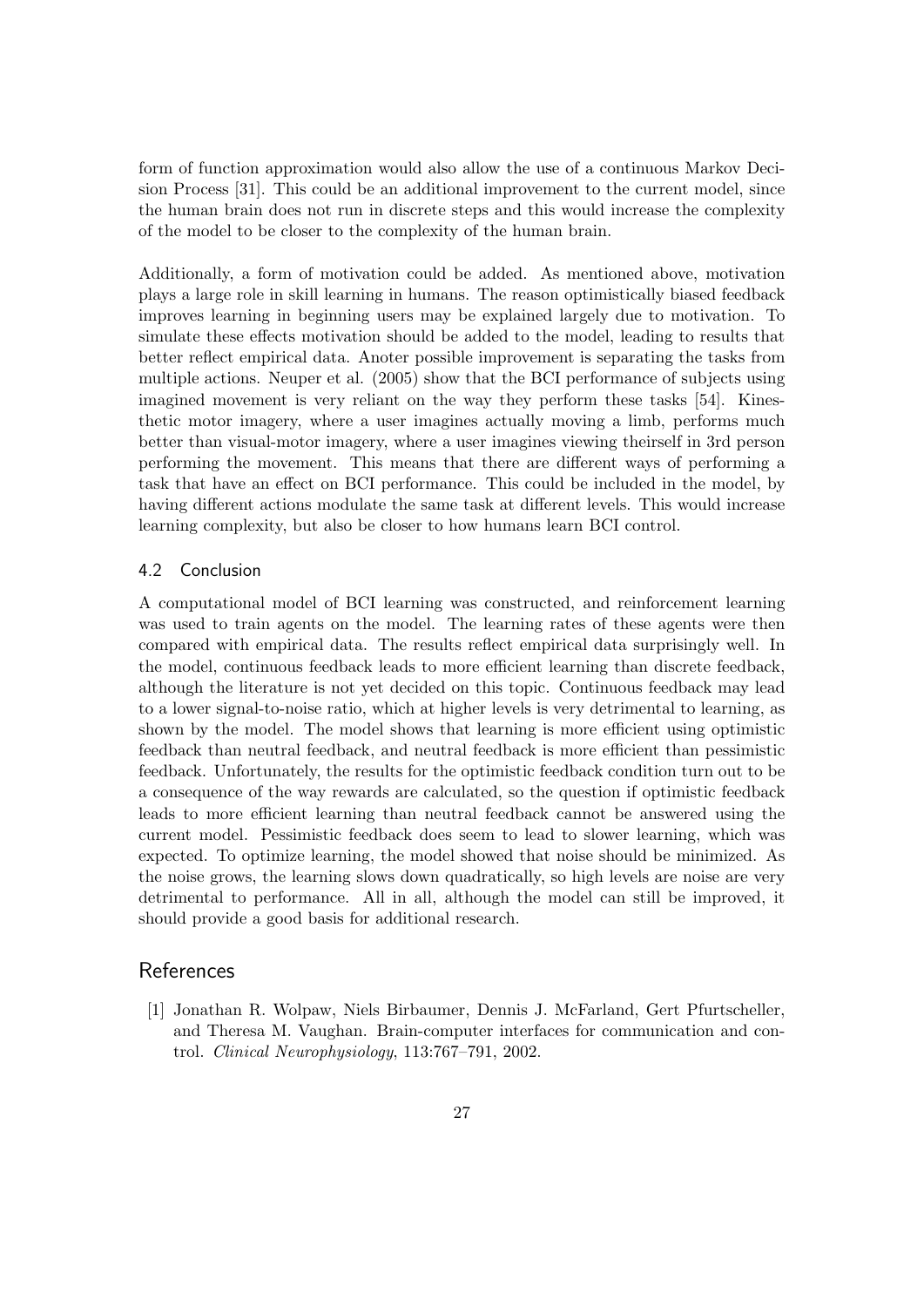- [2] Jonathan R. Wolpaw and Dennis J. McFarland. Control of a two-dimensional movement signal by a noninvasive brain-computer interface in humans. Proceedings of the National Academy of Sciences of the United States of America, 101(51):17849– 17854, 2004.
- [3] Jan van Erp, Fabien Lotte, and Michael Tangermann. Brain-computer interfaces: beyond medical applications. Computer, 45(4):26–34, 2012.
- [4] Fabien Lotte and Camille Jeunet. Towards improved BCI based on human learning principles. In Brain-Computer Interface (BCI), 2015 3rd International Winter Conference on, pages 1–4. IEEE, 2015.
- [5] Fabien Lotte, Florian Larrue, and Christian Mühl. Flaws in current human training protocols for spontaneous Brain-Computer Interfaces: lessons learned from instructional design. Frontiers in Human Neuroscience, 7, 2013.
- [6] M. Barry Sterman and Tobias Egner. Foundation and Practice of Neurofeedback for the Treatment of Epilepsy. Applied Psychophysiology and Biofeedback, 31(1):21–35, March 2006.
- [7] Moritz Grosse-Wentrup, Donatella Mattia, and Karim Oweiss. Using brain–computer interfaces to induce neural plasticity and restore function. Journal of Neural Engineering, 8(2):025004, April 2011.
- [8] Anton Nijholt, Danny Plass-Oude Bos, and Boris Reuderink. Turning shortcomings into challenges: Brain–computer interfaces for games. Entertainment Computing, 1(2):85–94, April 2009.
- [9] Luis Fernando Nicolas-Alonso and Jaime Gomez-Gil. Brain Computer Interfaces, a Review. Sensors, 12(12):1211–1279, January 2012.
- [10] Stephan Waldert. Invasive vs. Non-Invasive Neuronal Signals for Brain-Machine Interfaces: Will One Prevail? Frontiers in Neuroscience, 10, June 2016.
- [11] Jürgen Mellinger, Gerwin Schalk, Christoph Braun, Hubert Preissl, Wolfgang Rosenstiel, Niels Birbaumer, and Andrea Kübler. An MEG-based brain-computer interface (BCI). NeuroImage, 36(3):581–593, July 2007.
- [12] Ranganatha Sitaram, Andrea Caria, Ralf Veit, Tilman Gaber, Giuseppina Rota, Andrea Kuebler, and Niels Birbaumer. fMRI Brain-Computer Interface: A Tool for Neuroscientific Research and Treatment. Computational Intelligence and Neuroscience, 2007:1–10, 2007.
- [13] Noman Naseer and Keum-Shik Hong. fNIRS-based brain-computer interfaces: a review. Frontiers in Human Neuroscience, 9, January 2015.
- [14] Sylvain Baillet, John C. Mosher, and Richard M. Leahy. Electromagnetic brain mapping. IEEE Signal processing magazine,  $18(6):14-30, 2001$ .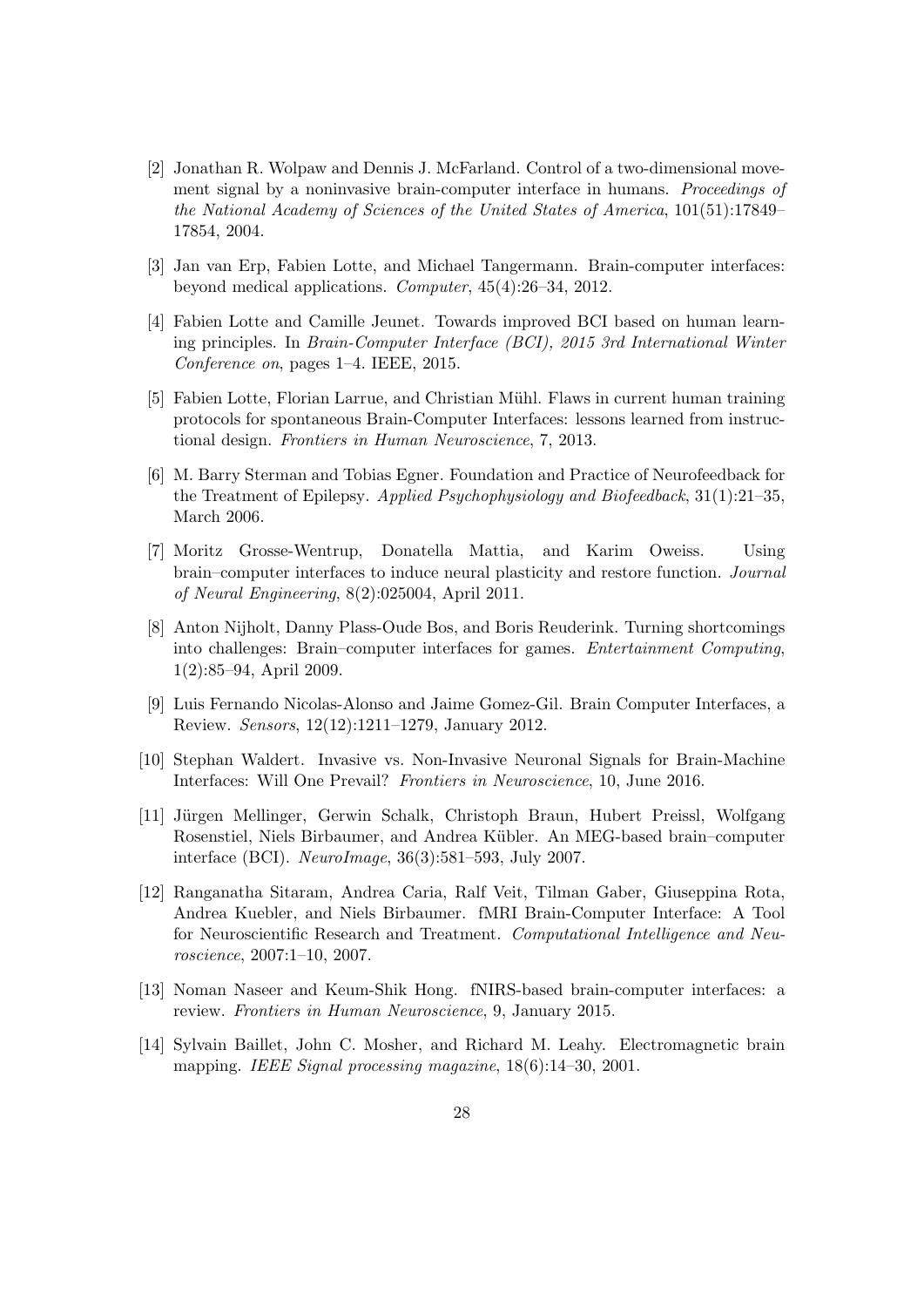- [15] Marcel van Gerven, Jason Farquhar, Rebecca Schaefer, Rutger Vlek, Jeroen Geuze, Anton Nijholt, Nick Ramsey, Pim Haselager, Louis Vuurpijl, Stan Gielen, and Peter Desain. The brain-computer interface cycle. Journal of Neural Engineering, 6(4), August 2009.
- [16] Gert Pfurtscheller and FH Lopes Da Silva. Event-related EEG/MEG synchronization and desynchronization: basic principles. Clinical neurophysiology, 110(11):1842–1857, 1999.
- [17] G. Pfurtscheller, C. Brunner, A. Schlögl, and F.H. Lopes da Silva. Mu rhythm (de)synchronization and EEG single-trial classification of different motor imagery tasks. NeuroImage, 31(1):153–159, May 2006.
- [18] E. Curran, P. Sykacek, M. Stokes, S.J. Roberts, W. Penny, I. Johnsrude, and A.M. Owen. Cognitive Tasks for Driving a Brain-Computer Interfacing System: A Pilot Study. IEEE Transactions on Neural Systems and Rehabilitation Engineering, 12(1):48–54, March 2004.
- [19] G. Pfurtscheller, C. Neuper, D. Flotzinger, and M. Pregenzer. EEG-based discrimination between imagination of right and left hand movement. *Electroencephalogra*phy and Clinical Neurophysiology, 103(6):642–651, December 1997.
- [20] Elisabeth V.C. Friedrich, Reinhold Scherer, and Christa Neuper. The effect of distinct mental strategies on classification performance for brain–computer interfaces. International Journal of Psychophysiology, 84(1):86–94, April 2012.
- [21] Elisabeth V.C. Friedrich, Reinhold Scherer, and Christa Neuper. Stability of event-related (de-) synchronization during brain–computer interface-relevant mental tasks. Clinical Neurophysiology, 124(1):61–69, January 2013.
- [22] E Curran. Learning to control brain activity: A review of the production and control of EEG components for driving brain–computer interface (BCI) systems. Brain and Cognition, 51(3):326–336, April 2003.
- [23] Elisabeth V.C. Friedrich, Reinhold Scherer, and Christa Neuper. Long-term evaluation of a 4-class imagery-based brain–computer interface. Clinical Neurophysiology, 124(5):916–927, May 2013.
- [24] Jens Kohlmorgen, Guido Dornhege, Mikio Braun, Benjamin Blankertz, Klaus-Robert Müller, Gabriel Curio, Konrad Hagemann, Andreas Bruns, Michael Schrauf, Wilhelm Kincses, and others. Improving human performance in a real operating environment through real-time mental workload detection. Toward Brain-Computer Interfacing, pages 409–422, 2007.
- [25] J. Kamiya. Conscious control of brain waves. Psychology Today, 1:56–60, 1968.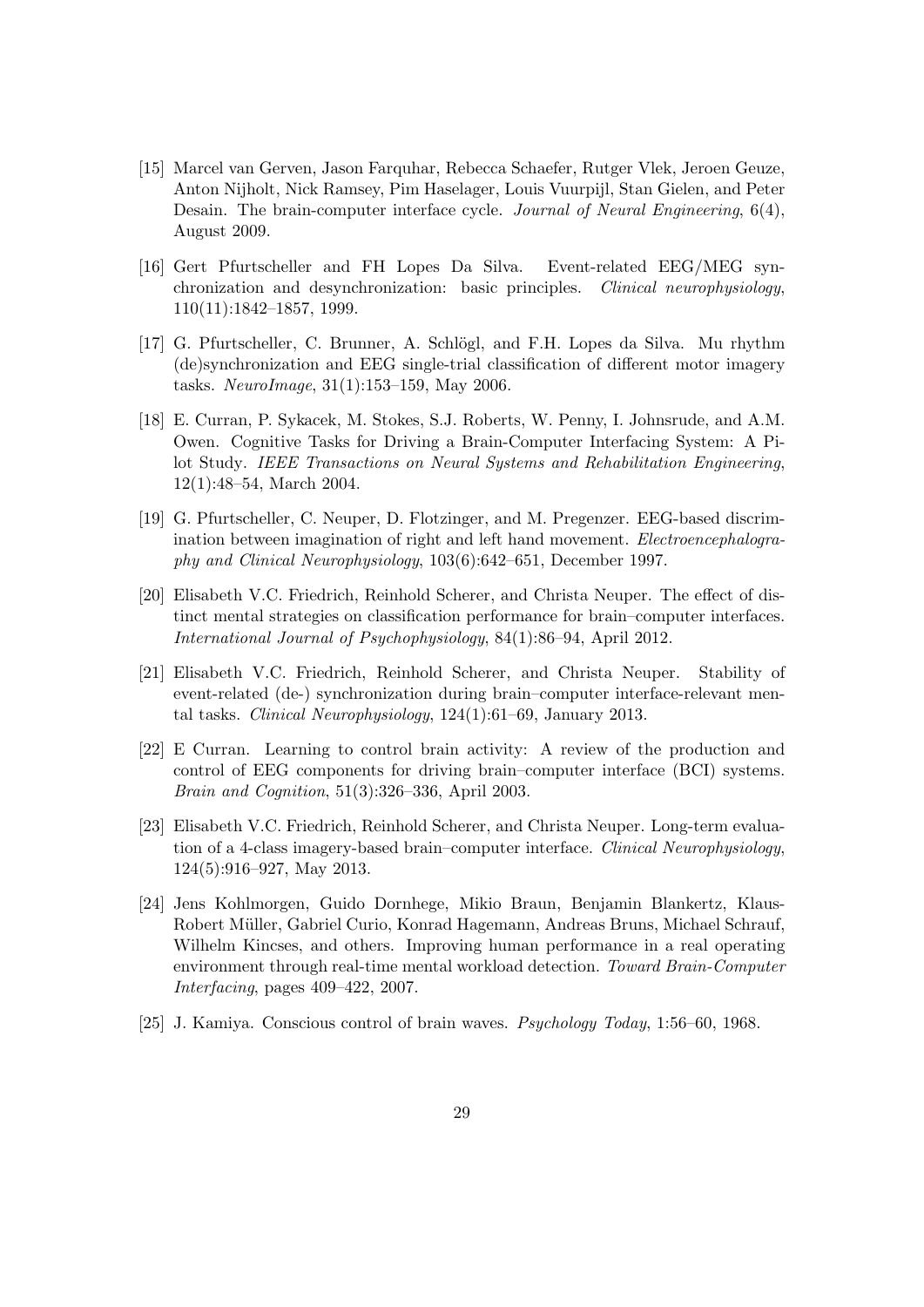- [26] H. Marzbani, H. Marateb, and M. Mansourian. Methodological Note: Neurofeedback: A Comprehensive Review on System Design, Methodology and Clinical Applications. Basic and Clinical Neuroscience Journal, 7(2), 2016.
- [27] David J. Vernon. Can Neurofeedback Training Enhance Performance? An Evaluation of the Evidence with Implications for Future Research. Applied Psychophysiology and Biofeedback, 30(4):347–364, December 2005.
- [28] Mirjam EJ Kouijzer, Jan MH de Moor, Berrie JL Gerrits, Marco Congedo, and Hein T. van Schie. Neurofeedback improves executive functioning in children with autism spectrum disorders. Research in Autism Spectrum Disorders, 3(1):145–162, 2009.
- [29] Tanju Sürmeli, Ayben Ertem, Emin Eralp, and Ismet H. Kos. Schizophrenia and the efficacy of qEEG-guided neurofeedback treatment: a clinical case series. Neuroscience Letters, 500:e16–e17, 2011.
- [30] Christa Neuper and Gert Pfurtscheller. Neurofeedback Training for BCI Control, pages 65–78. Springer Berlin Heidelberg, Berlin, Heidelberg, 2010.
- [31] Richard S. Sutton and Andrew G. Barto. Reinforcement Learning: An Introduction. Cambridge, MA: MIT Press, 1998.
- [32] Abhijit Gosavi. Reinforcement learning: A tutorial survey and recent advances. INFORMS Journal on Computing, 21(2):178–192, 2009.
- [33] Richard Bellman. A markovian decision process. Indiana Univ. Math. J., 6:679–684, 1957.
- [34] Matthew F S Rushworth and Timothy E J Behrens. Choice, uncertainty and value in prefrontal and cingulate cortex. Nature Neuroscience, 11(4):389–397, April 2008.
- [35] A. GuruvaReddy and S. Narava. Artifact Removal from EEG Signals. International Journal of Computer Applications, 77(13):17–19, September 2013.
- [36] C. Neuper, A. Schlogl, and G. Pfurtscheller. Enhancement of Left-Right Sensorimotor EEG Differences During Feedback-Regulated Motor Imagery. Journal of Clinical Neurophysiology, 16(4):373–382, July 1999.
- [37] Dennis J. McFarland, Lynn M. McCane, and Jonathan R. Wolpaw. EEG-based communication and control: short-term role of feedback. IEEE Transactions on Rehabilitation Engineering, 6(1):7–11, 1998.
- [38] Alvaro Barbero and Moritz Grosse-Wentrup. Biased feedback in brain-computer ´ interfaces. Journal of neuroengineering and rehabilitation, 7(1):34, 2010.
- [39] Edward L. Deci. Effects of externally mediated rewards on intrinsic motivation. Journal of personality and Social Psychology, 18(1):105, 1971.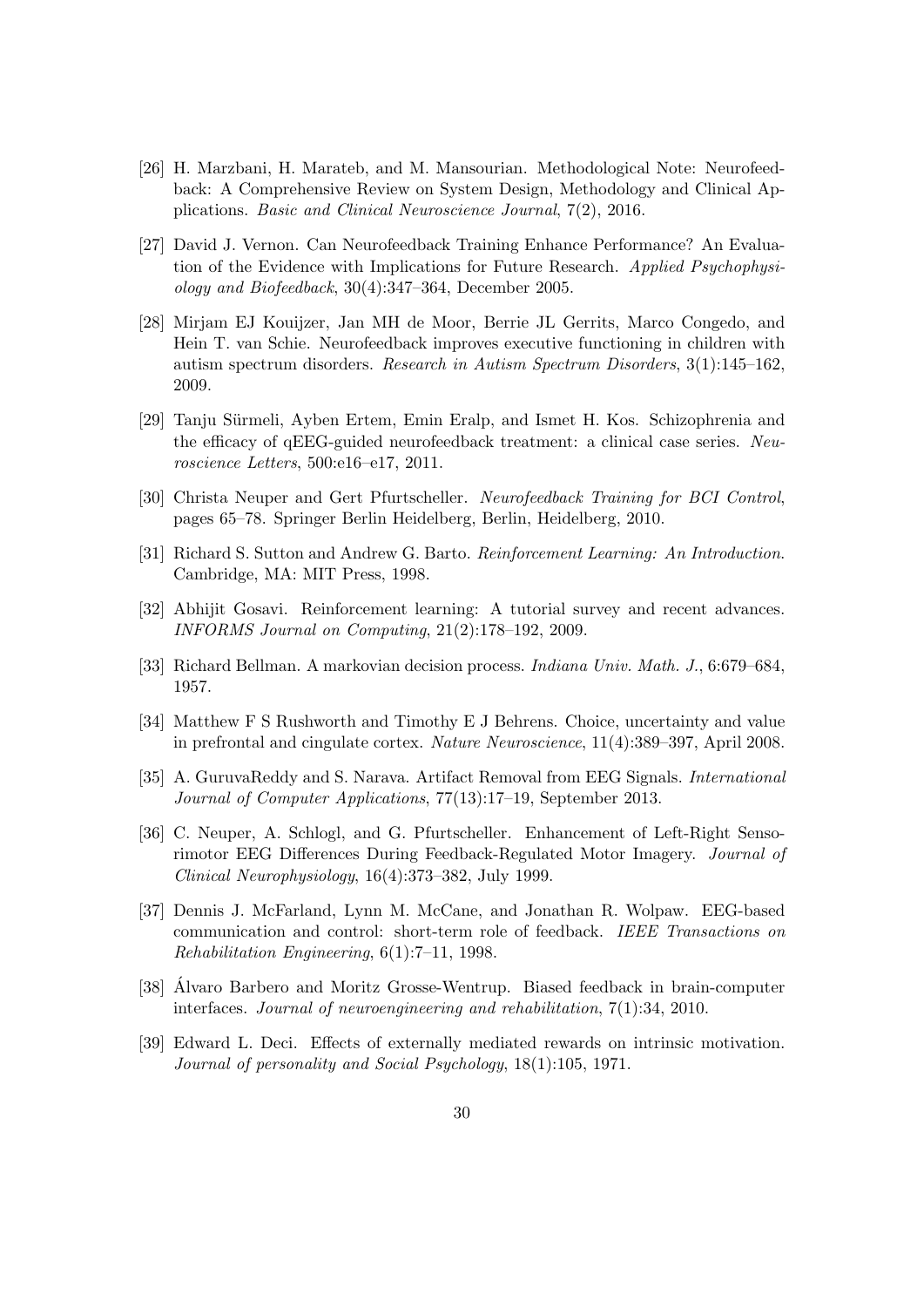- [40] Michal Teplan and others. Fundamentals of EEG measurement. Measurement science review, 2(2):1–11, 2002.
- [41] Christa Neuper, Reinhold Scherer, Selina Wriessnegger, and Gert Pfurtscheller. Motor imagery and action observation: Modulation of sensorimotor brain rhythms during mental control of a brain–computer interface. Clinical Neurophysiology, 120(2):239–247, February 2009.
- [42] Gert Pfurtscheller and Christa Neuper. Motor imagery activates primary sensorimotor area in humans. Neuroscience letters, 239(2):65–68, 1997.
- [43] Ren´e Marois and Jason Ivanoff. Capacity limits of information processing in the brain. Trends in Cognitive Sciences, 9(6):296–305, June 2005.
- [44] Christopher JCH Watkins and Peter Dayan. Q-learning. Machine learning, 8(3- 4):279–292, 1992.
- [45] Michel Tokic. Adaptive  $\epsilon$ -greedy exploration in reinforcement learning based on value differences. In Annual Conference on Artificial Intelligence, pages 203–210. Springer, 2010.
- [46] Gert Pfurtscheller and Christa Neuper. Motor imagery and direct brain-computer communication. Proceedings of the IEEE, 89(7):1123–1134, 2001.
- [47] Carol A. Markowski and Edward P. Markowski. Conditions for the effectiveness of a preliminary test of variance. The American Statistician, 44(4):322–326, 1990.
- [48] Nornadiah Mohd Razali, Yap Bee Wah, and others. Power comparisons of shapirowilk, kolmogorov-smirnov, lilliefors and anderson-darling tests. Journal of statistical modeling and analytics,  $2(1):21-33$ ,  $2011$ .
- [49] Morton B. Brown and Alan B. Forsythe. Robust Tests for the Equality of Variances. Journal of the American Statistical Association, 69(346):364, June 1974.
- [50] Ben Derrick, Deirdre Toher, and Paul White. Why Welch's test is Type I error robust. The Quantitative Methods in Psychology, 12(1):30–38, 2016.
- [51] Anthony J. Bishara and James B. Hittner. Testing the significance of a correlation with nonnormal data: Comparison of Pearson, Spearman, transformation, and resampling approaches. Psychological Methods, 17(3):399–417, 2012.
- [52] J. Ellis. Statistiek voor de Psychologie. Boom Lemma, 2013.
- [53] Judith E. Dayhoff and James M. DeLeo. Artificial neural networks. Cancer, 91(S8):1615–1635, 2001.
- [54] Christa Neuper, Reinhold Scherer, Miriam Reiner, and Gert Pfurtscheller. Imagery of motor actions: Differential effects of kinesthetic and visual–motor mode of imagery in single-trial EEG. Cognitive Brain Research, 25(3):668–677, December 2005.